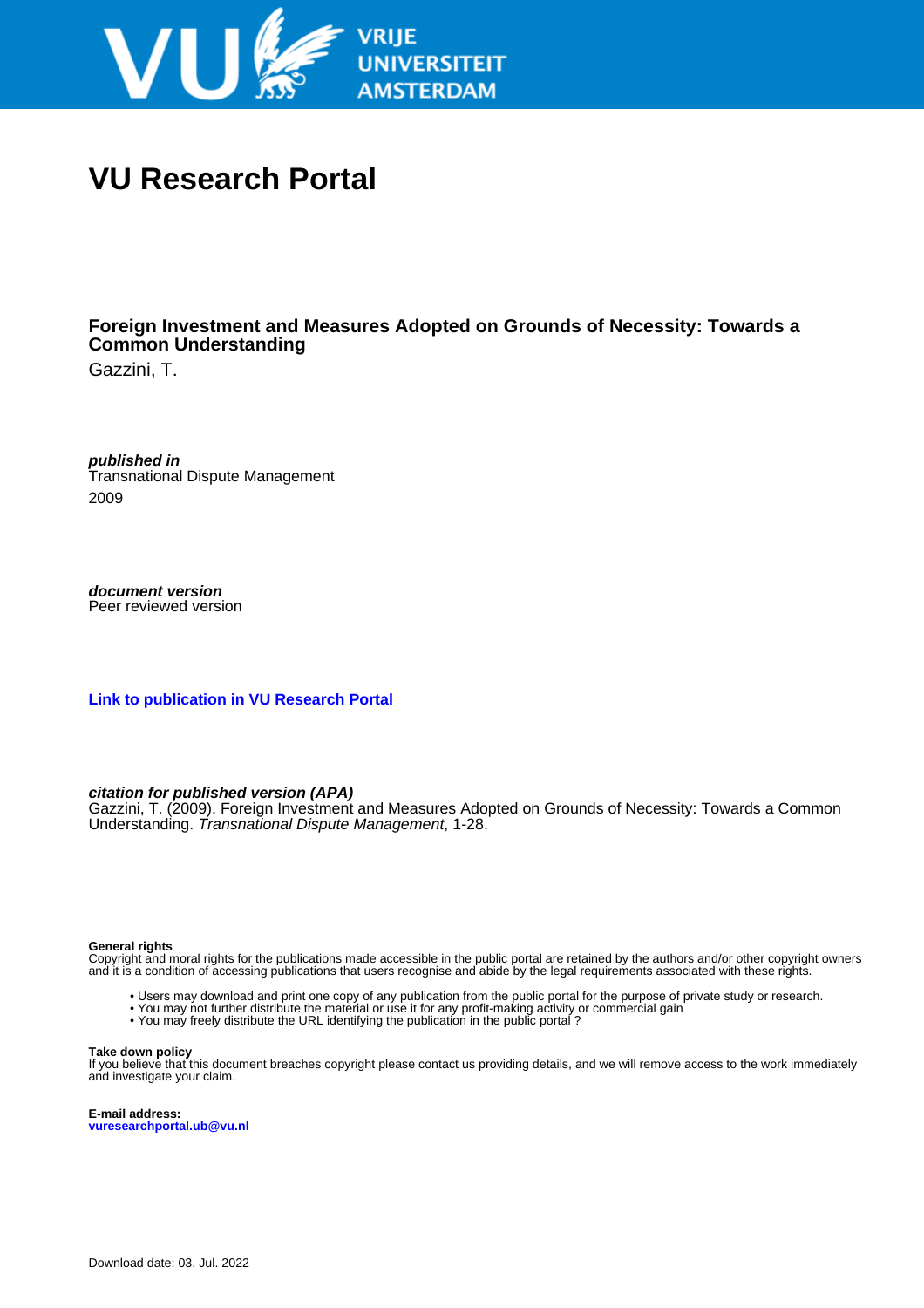

This is a postprint of

### **Foreign Investment and Measures Adopted on Grounds of Necessity: Towards a Common Understanding**

Gazzini, T.

Transnational Dispute Management, 1-28

Published version: no link available

Link VU-DARE:<http://hdl.handle.net/1871/47303>

**(Article begins on next page)**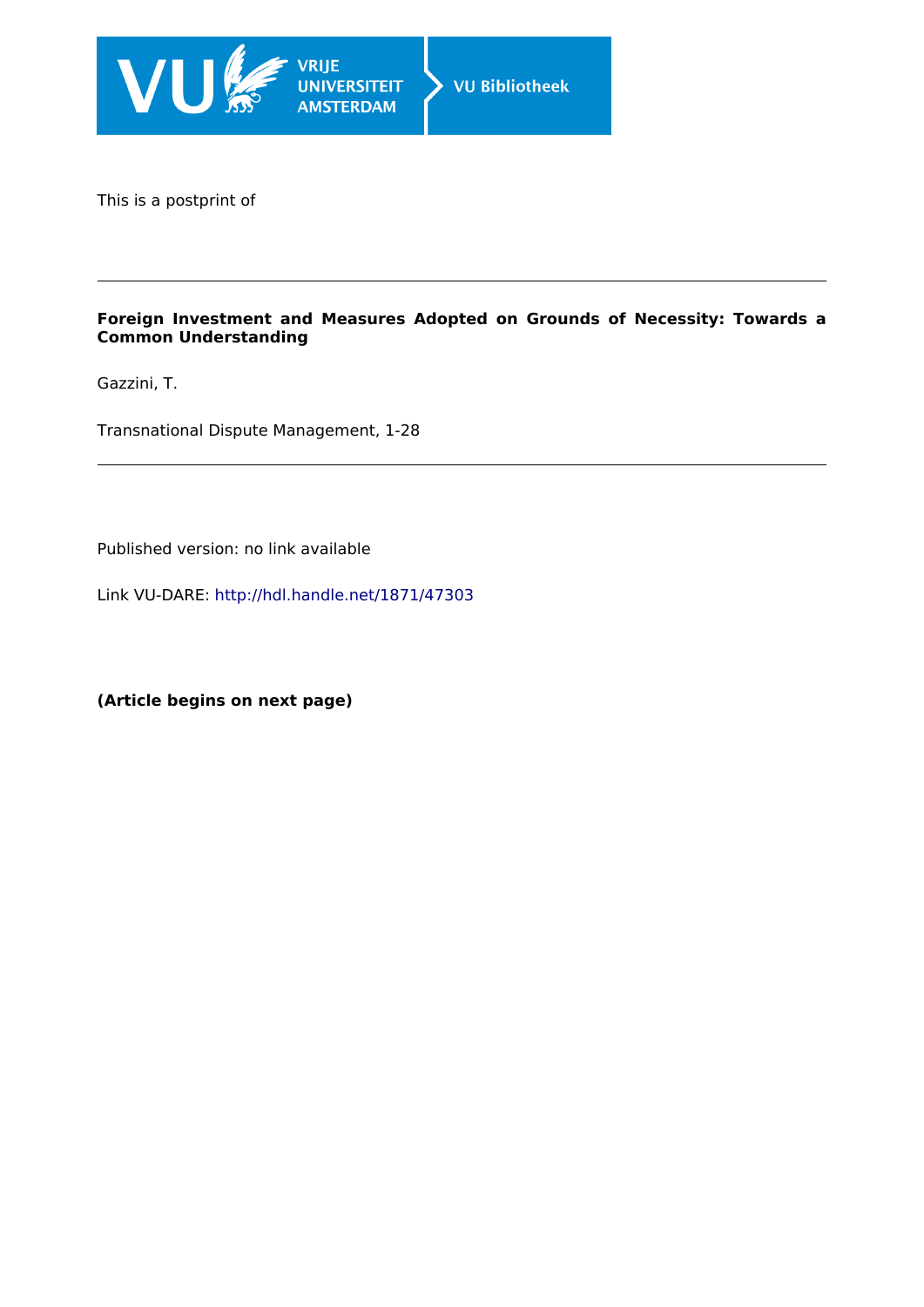TU

**ISSN : 1875-4120 Issue : Vol. 7, issue 1 Published : April 2010**

#### **Terms & Conditions**

Registered TDM users are authorised to download and print one copy of the articles in the TDM Website for personal, non-commercial use provided all printouts clearly include the name of the author and of TDM. The work so downloaded must not be modified. **Copies downloaded must not be further circulated.** Each individual wishing to download a copy must first register with the website.

All other use including copying, distribution, retransmission or modification of the information or materials contained herein without the express written consent of TDM is strictly prohibited. Should the user contravene these conditions TDM reserve the right to send a bill for the unauthorised use to the person or persons engaging in such unauthorised use. The bill will<br>charge to the unauthorised user a sum which takes into charge to the unauthorised user a sum which takes into account the copyright fee and administrative costs of identifying and pursuing the unauthorised user.

For more information about the Terms & Conditions visit www.transnational-dispute-management.com

> © Copyright TDM 2010 TDM Cover v1.5

# Transnational Dispute Management

**<www.transnational-dispute-management.com>**

**Foreign Investment and Measures Adopted on Grounds of Necessity: Towards a Common Understanding by T. Gazzini**

#### **About TDM**

**TDM** (Transnational Dispute Management): Focusing on recent developments in the area of Investment arbitration and Dispute Management, regulation, treaties, judicial and arbitral cases, voluntary guidelines, tax and contracting.

Visit www.transnational-dispute-management.com for full Terms & Conditions and subscription rates.

#### **Open to all to read and to contribute**

TDM has become the hub of a global professional and academic network. Therefore we invite all those with an interest in Investment arbitration and Dispute Management to contribute. We are looking mainly for short comments on recent developments of broad interest. We would like where possible for such comments to be backed-up by provision of in-depth notes and articles (which we will be published in our 'knowledge bank') and primary legal and regulatory materials.

If you would like to participate in this global network please contact us at info@transnational-dispute-management.com: we are ready to publish relevant and quality contributions with name, photo, and brief biographical description - but we will also accept anonymous ones where there is a good reason. We do not expect contributors to produce long academic articles (though we publish a select number of academic studies either as an advance version or an TDM-focused republication), but rather concise comments from the author's professional 'workshop'.

**TDM** is linked to **OGEMID**, the principal internet information & discussion forum in the area of oil, gas, energy, mining, infrastructure and investment disputes founded by **omas Wälde.**<br> **Professor Thomas Wälde.**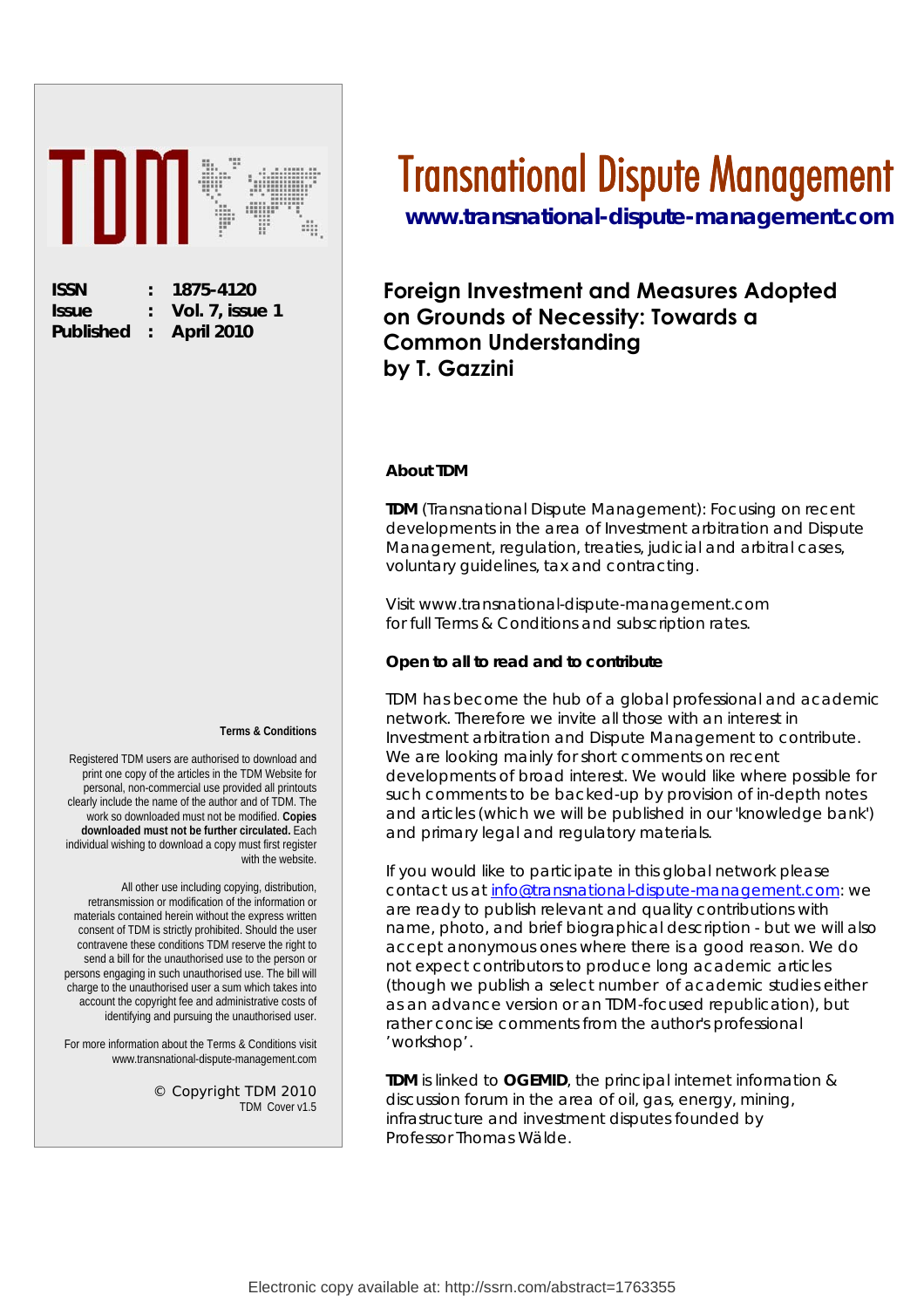# **FOREIGN INVESTMENT AND MEASURES ADOPTED ON GROUNDS OF NECESSITY: TOWARDS A COMMON UNDERSTANDING**

Tarcisio Gazzini (LLM, PhD) <sup>∗</sup>

| $\mathbf{L}$ |                                                                                       |  |
|--------------|---------------------------------------------------------------------------------------|--|
| П.           |                                                                                       |  |
| III.         | Legal nature of Draft Article 25 as expression of customary international law3        |  |
| IV.          |                                                                                       |  |
| V.           |                                                                                       |  |
| VI.          |                                                                                       |  |
| VII.         | Economic crisis as a threat to the essential security interests of the host State  16 |  |
| VIII.        |                                                                                       |  |
| IX.          |                                                                                       |  |
| X.           |                                                                                       |  |

#### **I. Introduction**

 $\overline{a}$ 

During the grave economic crisis that hit Argentina between 1999 and 2001, the Argentine government adopted a series of drastic measures which adversely and substantially affected *inter alia* foreign investment <sup>1</sup> . These measures generated a stream of claims by foreign investors concerning alleged violations of obligations stemming from bilateral investment treaties (BITs).

In five of them, decided by arbitral tribunals established under the Convention on the Settlement of Investment Disputes between States and Nationals of Other States (ICSID Convention), United States investors argued that these measures were inconsistent with the BIT concluded between Argentina and the United States. Argentina denied any breach of the treaty and, in the alternative, defended the measures on grounds of necessity under both Article XI of the BIT and customary international law <sup>2</sup> . One award has been the object of a decision on annulment <sup>3</sup> whereas annulment proceedings are pending in all four other cases.

<sup>∗</sup> Assistant Professor, Faculty of Law, VU University Amsterdam. Email: T.Gazzini@law.vu.nl.

<sup>1</sup> These measures included: (a) bank deposit freeze (Decree 1570, 1 December 2001) and limitation of withdrawal to 250 pesos/US dollars per week; (b) prohibition on transferring funds abroad (Decree 1570, 1 December 2001); (c) termination of peso convertibility (Emergency law 25,561, 6 January 2002 and Decree 260/02); (d) reschedule of term deposit and reduction of interest rates (resolution 6, 9 January 2002); (e) pesification of the US dollar (Decree 214, 3 February 2002; Decree 471, 8 March 2002 and Decree 644, 18 April 2002); (f) default and rescheduling of State financial instruments (Resolution 73, 18 April 2002).

<sup>2</sup> *CMS Gas Transmission Company* v. *Argentina*, ICSID ARB/01/8, Award, 12 May 2005; *LG&E Energy Corp., LG&E Capital Corp., LG&E International Inc*. v. *Argentina*, ICSID ARB/02/1, Decision on Liability, 3 October 2006; *Enron Corporation and Ponderosa Assets, L.P.* v. *Argentina*, ICSID ARB/01/3, Award, 22 May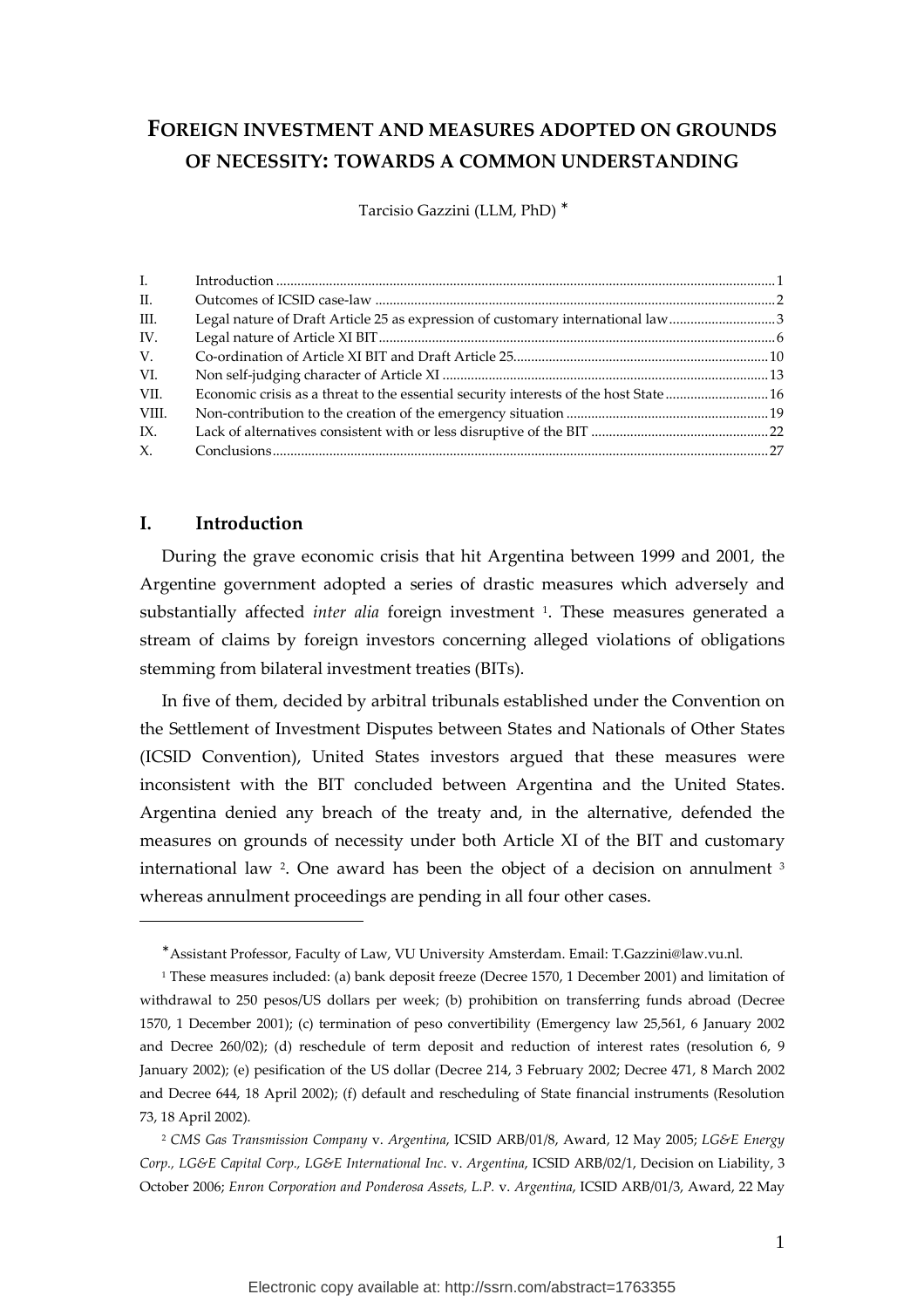These disputes have led to significantly different outcomes and raised concern about the coherence and legitimacy of the system of settlement of investment disputes <sup>4</sup> . The paper discusses how ICSID tribunals have dealt with these necessity pleas with a view to identifying common patterns and divergences on the main substantive and procedural issues. It focuses first on the legal nature of Article XI and Article 25 of the Draft Articles on State Responsibility prepared by the United Nations International Law Commission (hereinafter Draft Article 25) as expression of customary international law, as well as their co-ordination. It also briefly discusses the alleged self-judging character of Article XI and then examines and compares the conditions that need to be satisfied in order to adopt measures on grounds of necessity under Article XI and customary international law.

#### **II. Outcomes of ICSID case-law**

In *CMS*, the necessity plea was rejected and Argentina could not escape responsibility for certain breaches of the BIT caused by the measures adopted during the economic and financial crisis. Claimant was therefore accorded compensation for about 133 million dollars. The award almost entirely survived the annulment proceedings, although the *ad hoc* Committee expressed, within the limits allowed by Article 52 ICSID Convention, sharp criticism on a number of issues, including necessity. The *Enron* and *Sempra* Tribunals, which were chaired by the same president, substantially followed *CMS* and accorded to the Claimants, respectively, about 109 and 128 million dollars compensation.

In *LG&E*, the Tribunal accepted that between 1 December 2001 and 26 April 2003 the grave economic and social situation existing in Argentina allowed the adoption of the measures under discussion on grounds of necessity. It further held that certain

<sup>3</sup> *CMS*, Annulment Decision, 25 September 2007.

<sup>2007;</sup> *Sempra Energy International* v. *Argentina*, ICSID ARB/02/16, Award, 28 September 2007; *Continental Casualty Company v. Argentine Republic*, ICSID ARB/03/9, Award, 5 September 2008. All decisions are available at http://icsid.worldbank.org/ICSID/Index.jsp and http://ita.law.uvic.ca. For the sake of simplicity, the cases are referred to throughout the paper by the name of the applicant.

<sup>4</sup> See, in particular, A. Reinisch, 'Necessity in International Arbitration. An Unnecessary Split of Opinions in Recent ICSID Cases? Comments on *CMS* v. *Argentina* and *LG&E* v. *Argentina* , 8 *Journ. World Inv. & Trade* (2007) 191; T. Christakis, 'Quel remède à l'éclatement de la jurisprudence CIRDI sur les investissement en Argentine? La décision du comité *ad hoc* dans l'affaire *CMS* c. *Argentine*', 111 *RGDIP* (2007) 879; W. Burke-White, A. von Staden, 'Investment Protection in Extraordinary Times: The Interpretation and Application of Non-Precluded Measures Provisions in Bilateral Investment Treaties', 48 *Virginia Jour. Int.l Law* (2008) 307; T. Gazzini, 'Necessity in International Investment Law: Some Critical Remarks on *CMS* v *Argentina*', 28 *Journ. Energy & Natural Resources Law* (2008) 450; J. Alvarez, K. Khamsi, The Argentina Crisis and Foreign Investors: A Glimpse into the Heart of the Investment Regime', *International Law and Justice Working Papers*, 2008/5, NY University School of Law.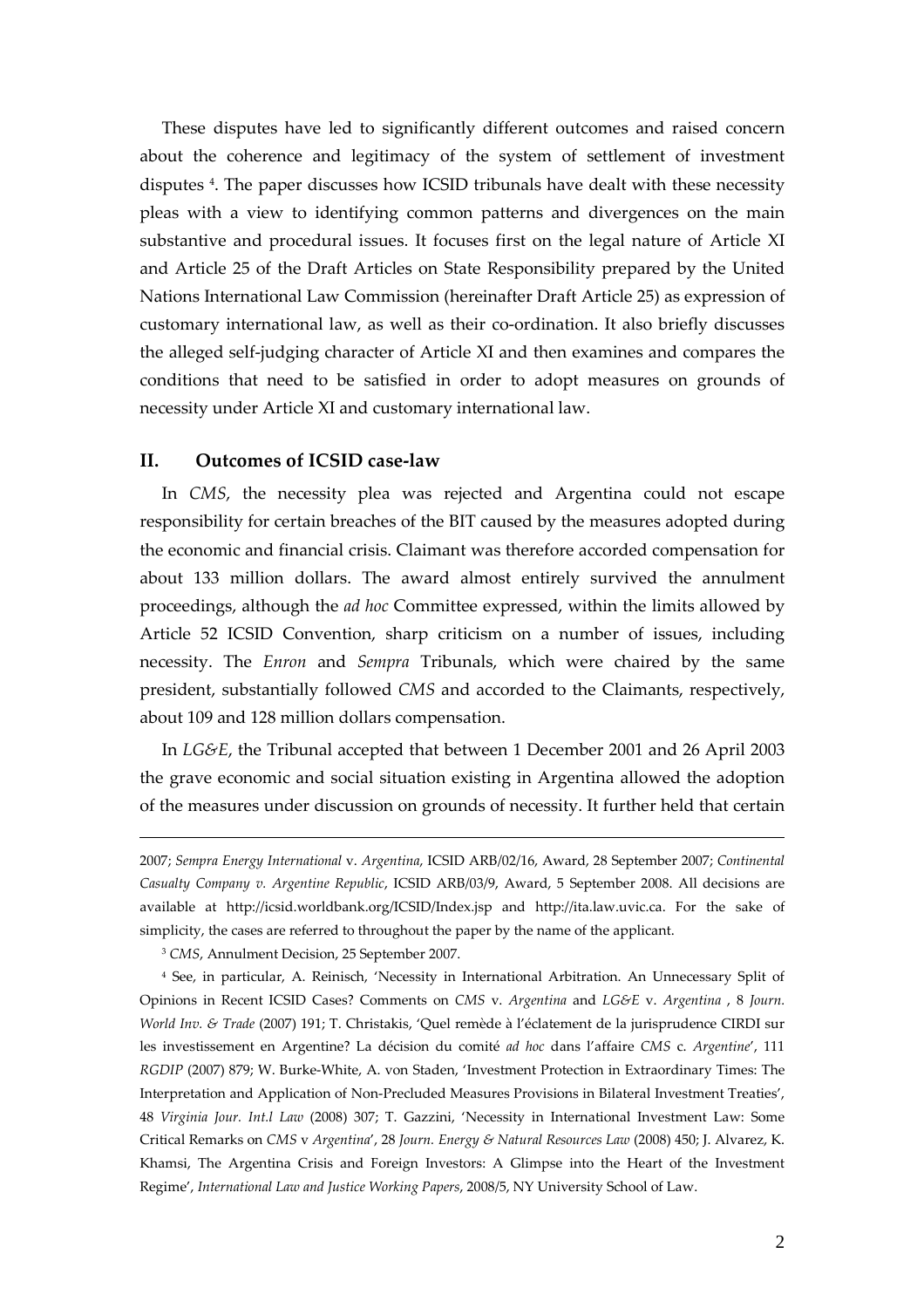measures adopted by Argentina outside this period were inconsistent with the BIT and triggered responsibility on the part of Argentina. Compensation amounted to about 57 million dollars.

In *Continental*, the Tribunal held that the adoption of all measures before it, apart from those concerning the Treasury Bills (LETEs, for which compensation was fixed at about 3 million dollars), were justified on grounds of necessity and therefore entirely compatible with Argentina international obligations.

The diverging decisions hardly come as a surprise considering that these disputes call for a series of delicate assessments concerning, most prominently, the existence of a crisis serious enough to trigger the adoption of measures on grounds of necessity, the role of the host State in the management of the crisis, and the availability of alternative measures consistent with of less disruptive of the host State international commitments.

However unsatisfactory, the inconsistent outcome of these cases may be considered as an unavoidable side-effect of investment arbitration as "each tribunal remains sovereign and may retain, as it is confirmed by ICSID practice, a different solution for resolving the same problem" <sup>5</sup>. The crux of the matter remains whether the different outcomes were due to different assessment of the facts or to different interpretation and application of the relevant rules.

# **III. Legal nature of Draft Article 25 as expression of customary international law**

The defence strategy of Argentina was based firstly on the rejection of the claim that the measures adopted during the crisis were inconsistent with the obligations owed to foreign investors. In the alternative, Argentina argued that these measures were adopted on grounds of necessity under Article XI BIT and under customary international law as codified in Draft Article 25.

Before assessing the necessity pleas, it is appropriate to discuss the legal nature of Article XI and Draft Article 25, as well as their co-ordination. It may be convenient to start with Draft Article 25 as its legal nature was relatively uncontroversial in the awards of the five tribunals and the decision of the *ad hoc* Committee. Draft Article 25 reads:

1. Necessity may not be invoked by a State as a ground for precluding the wrongfulness of an act not in conformity with an international obligation of that State unless the act: (a) Is the only way for the State to safeguard an essential interest against a grave and imminent peril; and (b) Does not seriously impair an essential interest of the State or States towards which the obligation exists, or of the international community as a whole.

<sup>5</sup> *AES Corp*. v. *Argentina*, ICSID ARB/02/17, Decision on Jurisdiction, 26 April 2005, paras 30-31.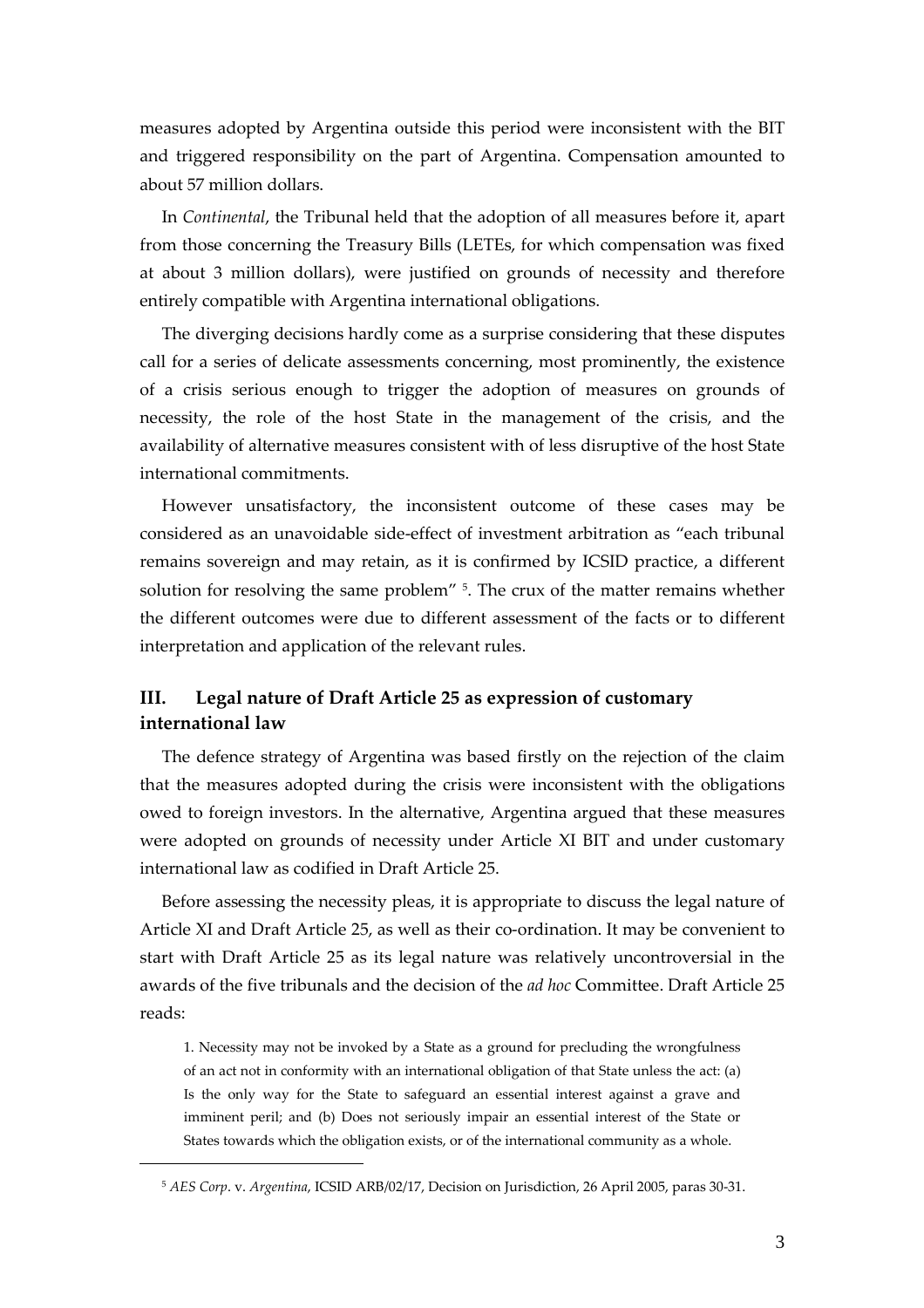2. In any case, necessity may not be invoked by a State as a ground for precluding wrongfulness if:

(a) The international obligation in question excludes the possibility of invoking necessity; or

(b) The State has contributed to the situation of necessity <sup>6</sup>.

 $\overline{a}$ 

In none of the cases referred to above, the Claimant challenged in principle the applicability of Draft Article 25 in investment disputes. Accordingly the different Tribunals did not elaborate on the issue but merely accepted that the Respondent could invoke Draft Article 25.

It is nonetheless worth noting that a tribunal established under UNCITRAL rules to settle a dispute between a British investor and Argentina held that Draft Article 25 being related exclusively to obligations between sovereign States is of little assistance in investment disputes <sup>7</sup> . This view is not convincing. The invocation by the host State of necessity under customary international law to justify a conduct otherwise contrary to its obligations under the BIT is precluded neither by the fact that foreign investors are the primary beneficiaries of the treaty, nor by the hybrid nature of international investment arbitration <sup>8</sup> . Regardless to the question whether the BIT imposes upon the host State a substantive obligation or a procedural obligation vis-àvis foreign investors, an investment dispute opposes the former and the latter over alleged violations of treaty obligations. Since the source of the obligations allegedly breached is clearly an international one, it seems consequential to admit that the host State may invoke necessity under customary international law as a circumstance precluding wrongfulness. The real problem is then the co-ordination between

<sup>6</sup> *Draft Articles on Responsibility of States for Internationally Wrongful Acts*, UN Doc. A/56/10 (2001); J. Crawford, *The International Law Commission's Articles on State Responsibility. Introduction, Text and Commentaries* (Cambridge: Cambridge University Press, 2002). Also available at http://untreaty.un.org/ilc/texts/instruments/english/draft%20articles/9\_6\_2001.pdf. On the correspondence between Draft Article 25 and customary international law, see *CMS*, Award, para 315; Annulment Decision, para 121; *LG&E*, para 245; *Enron*, para 303; *Sempra*, para 344; and, in caution terms, *Continental*, para 238. See also *National Grid plc v Argentina*, UNCITRAL, Award, 3 November 2008, para 256. That Draft Article 25 (at the time Draft Article 33) reflects customary international law has been confirmed by the ICJ in *Gabcíkovo - Nagymaros Project*, Judgment, *I.C.J. Reports 1997*, p. 7, para 51-2.

<sup>7</sup> *BG Group Plc.* v *Argentina*, UNCITRAL, Award, 24 December 2007, paras 407 ff. The Tribunal nonetheless found that even assuming the applicability of Draft Article 25, the conditions for its invocation were not meet in the case under adjudication. The BIT Argentina – United Kingdom does not contain any clause like Article XI BIT United States – Argentina. Significantly, in another dispute under the same BIT, the tribunal applied customary international law – as codified in Draft Article 25 – after dismissing the rather unconvincing argument of the Claimant that the United Kingdom has persistently objected it, *National Grid*, above n. 6, paras 255 ff.

<sup>8</sup> In general, see Z. Douglas, 'The Hybrid Foundations of Investment Treaty Arbitrations' *British Yearbook Int'l L*. (2003) 151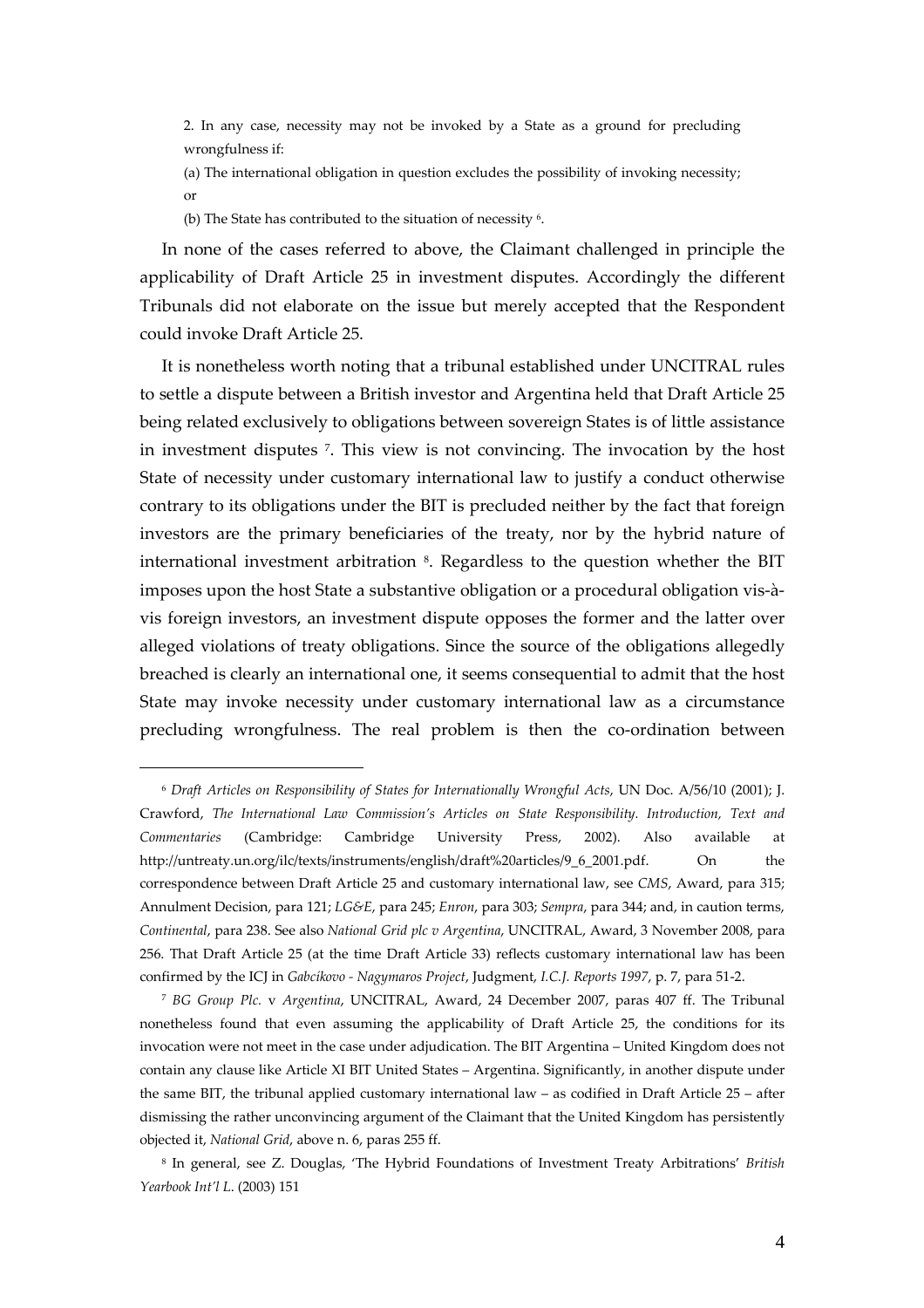necessity under customary international law and under the BIT. The question will be discussed in Part V.

All Tribunals and the *ad hoc* Committee also agreed that Draft Article 25 functions as a secondary rule by precluding the wrongfulness of the measures adopted on grounds of necessity. Secondary rules has been defined by the ILC as referring to "the general conditions under international law for the State to be considered responsible for wrongful actions of omissions, and the legal consequences which flow therefrom"<sup>9</sup> . Hence, necessity, alongside with other circumstances precluding wrongfulness, provides "a shield against an otherwise well-founded claim for the breach of an international obligation" <sup>10</sup>.

Heavily relying on the ILC work, the *CMS* Tribunal constructed Draft Article 25 as a secondary rule by holding that (*prima facie*) breaches of the Treaty may be "devoid of legal consequences by the preclusion of wrongfulness" 11. The *CMS ad hoc* Committee confirmed that Draft Article 25 is "an excuse which is only relevant once it has been decided that there has otherwise been a breach of […] substantive rules" 12 .

In *Sempra*, the Tribunal held that Draft Article 25 could "foreclose any wrongfulness on the part of measures adopted [on ground of necessity] and […] exempt the State from international responsibility" <sup>13</sup>. Similarly, the *Continental* Tribunal held that:

an act otherwise in breach of an international obligation ("not in conformity" with it) is not considered wrongful, and does not therefore entail the secondary obligations attached to an illicit act, thank to the "exceptional" presence of one of the conditions that under international law preclude wrongfulness, here necessity <sup>14</sup> .

The application of Draft Article 25 in the above referred cases is convincing. Unlike primary rules, Draft Article 25 does not define the content of the substantive obligations imposed by the treaty. Rather, it *temporally* affects the effectiveness of the primary rule not complied with on grounds of necessity by releasing the State from the relevant obligations (exculpation) 15. Consequently, there is no breach of the treaty. As explained by the ILC,

<sup>9</sup> General commentary, para 1,.

<sup>&</sup>lt;sup>10</sup> Commentary to Chapter V (Circumstances precluding wrongfulness), para 1.

<sup>11</sup> *CMS*, para 318.

<sup>&</sup>lt;sup>12</sup> Para 129. It nonetheless did not exclude in categorical terms that Draft Article 25 could be treated as a primary rule, para 133.

<sup>13</sup> See also *LG&E*, para 245 ff.; *Enron*, para 288 ff.

<sup>14</sup> Para 166 *in fine*.

<sup>15</sup> According to V. Lowe, 'Precluding Wrongfulness or Responsibility: A Plea for Excuses', 10 *EJIL* (1999) 405, at p. 406, 'Exculpation operates by releasing a state from the obligation in question, so that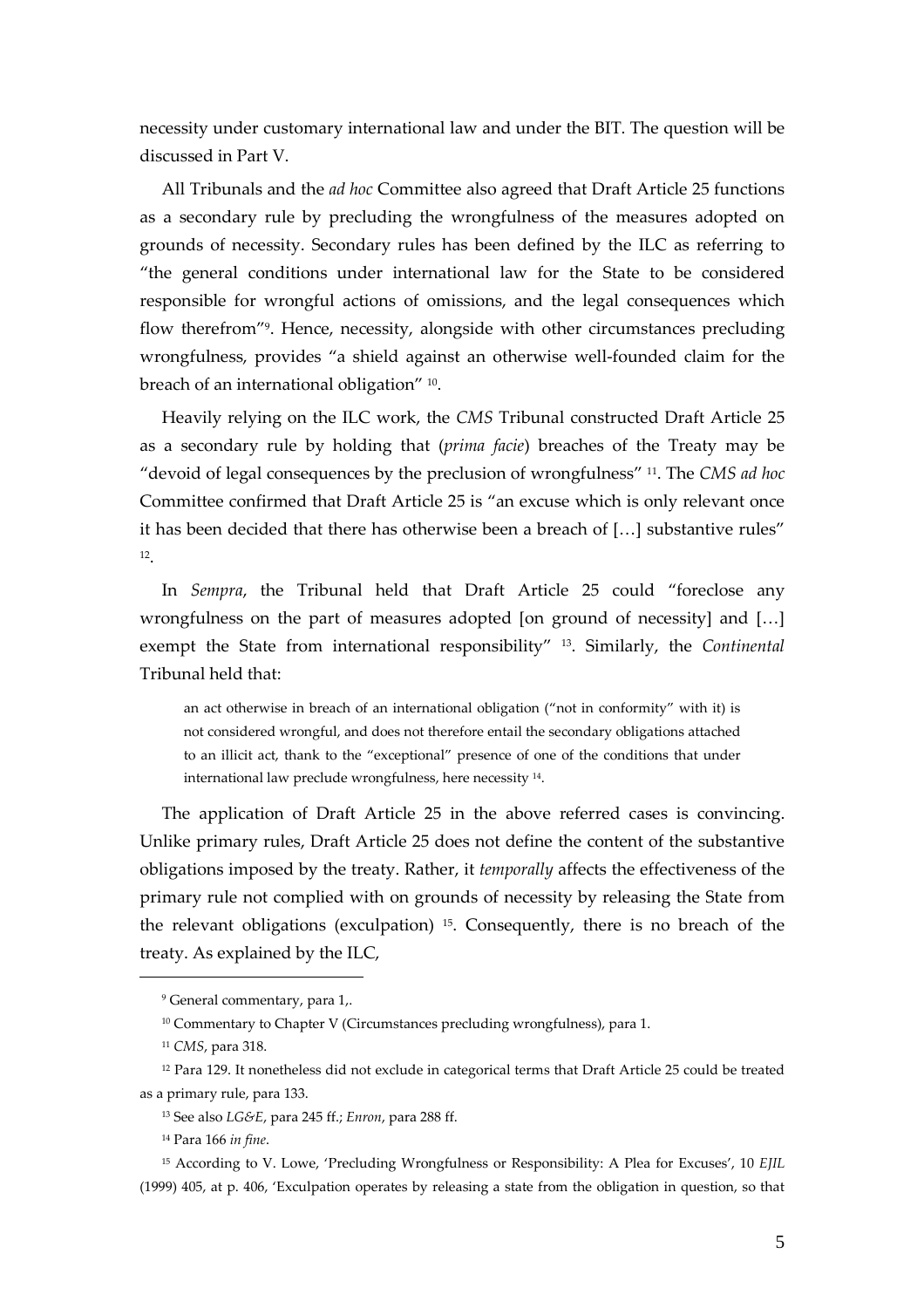[w]hen any one of these circumstances is present in a particular case, the wrongfulness of the act of the State is exceptionally precluded because in that instance, by reason of the special circumstances involved, the State taking the action is *no longer* obliged to act otherwise. From this point of view, there are no differences between any of the circumstances dealt with in the present chapter. The exceptional character lies precisely in the fact that the circumstance found to be present in the specific case in question renders *ineffective* an international obligation which, in the absence of that circumstance, would be incumbent on the State and would make any conduct that was not in conformity with the requirements of the obligation wrongful <sup>16</sup> .

Hence, the concerned State may deliberately and at its own risk decides to adopt measures that would normally be inconsistent with its international obligation but are permitted on grounds of necessity, provided that all the conditions required under customary international law are satisfied <sup>17</sup> .

#### **IV. Legal nature of Article XI BIT**

 $\overline{a}$ 

The legal nature of Article XI of the BIT was much more controversial. Article XI reads:

This Treaty shall not preclude the application by either Party of measures necessary for the maintenance of public order, the fulfillment of its obligations with respect to the maintenance or restoration of international peace or security, or the protection of its own essential security interests <sup>18</sup> .

The *CMS*, *Enron* and *Sempra* tribunals construed it as a secondary rule. The *LG&E*  tribunal shared the same opinion. It held that "Article XI establishes the state of

the conduct incompatible with that obligation is not wrongful in those special circumstances'. For practical reasons, however, he would prefer the excusing – rather precluding wrongfulness – technique.

<sup>16</sup> 31 *YBILC* (1979-II) Part Two, p. 109 (italics added). Already in 1973, the ILC stated that when a State invoke circumstances precluding wrongfulness – such as necessity – "its conduct does not constitute an international wrongful act because, in those circumstances, the State is not required to comply with the international obligation which it would normally have to respect, so that there cannot be a breach of that obligation. Consequently, one of the essential conditions for the existence of an international wrongful act is absent", 25 *YBILC* (1973-vol. II), p. 178. In *Gabcíkovo* – *Nagymaros*, above n. 6, para 101, the Court held that necessity "may only be invoked to exonerate from its responsibility a State which has failed to implement a treaty. Even if found justified, it does not terminate a Treaty; the Treaty may be ineffective as long as the condition of necessity continues to exist; it may in fact be dormant, but - unless the parties by mutual agreement terminate the treaty - it continues to exist. As soon as the state of necessity ceases to exist, the duty to comply with treaty obligations revives".

<sup>17</sup> J. Crawford*,* 2<sup>nd</sup> Report on State Responsibility, A/CN.4/498/Add. 2, 27-28, argues that "when a State invokes the state of necessity, it has full knowledge of the fact that it deliberately chooses a procedure that does not abide an international obligation." (quoted with approval by the *CMS Ad hoc* Committee, footnote to para 166).

<sup>18</sup> The treaty was signed on 14 November 1991 and entered into force on 20 October 1994. It is available at www.unctadxi.org/templates/DocSearch\_\_\_\_779.aspx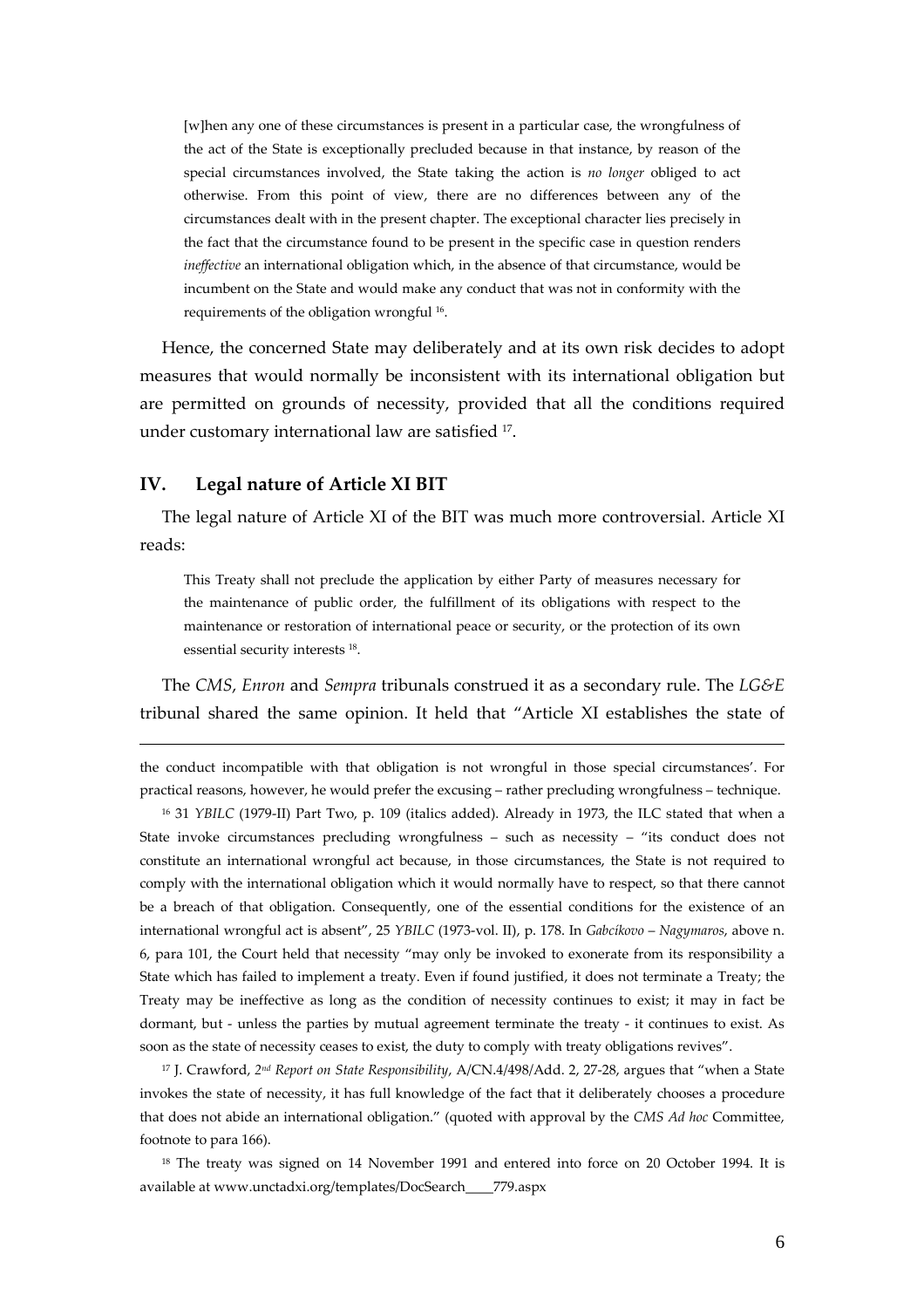necessity as a ground for exclusion from wrongfulness of an act of the State, and therefore, the State is exempted from liability" <sup>19</sup>. It further stressed the temporary character of the exemption since once the emergency situations has been overcome, the host State must immediately resume compliance with its international obligations 20 .

The *CMS ad hoc* Committee strongly criticized the assimilation of Article XI and Draft Article 25. It held that the former is a primary rule whose application excludes the application of the substantive rules contained in the treaty. In the words of the Committee, that "Article XI is a threshold requirement: if it applies, the substantive obligations under the Treaty do not apply" <sup>21</sup>.

Following the annulment decision in *CMS*, the *Continental* Tribunal clearly differentiated Article XI from Draft Article 25. The former is treated as a primary rule which "*restricts* or *derogates from* the substantial obligations undertaken by the parties to the BIT in so far as the conditions of its invocation are met" 22. Therefore, if the conditions imposed by Article XI are satisfied, there is no need to examine the alleged breaches of the obligations imposed by the BIT. The decision of the *Continental* Tribunal to determine whether Article XI could be invoked before considering any *prima facie* breach of the BIT must be stressed for the fact that the Respondent invoked necessity only alternatively in the event the Tribunal would find breaches of the BIT.

It is submitted that the construction of Article XI offered by the *ad hoc* Committee and the *Continental* Tribunal correctly reflects the text and the object of Article XI. Contracting parties agreed that the right to adopt measures on grounds of necessity would not be affected by any provision of the treaty. In other terms, Article XI delimits the content of the other substantive provisions and the application of the former excludes any breach of the latter.

This position is reminiscent of that maintained by the United States before the ICJ in the *Oil Platforms* case in respect to Article XX, para 1 (d) of the 1955 Treaty of Amity, Economic Relations and Consular Rights between the United States and Iran, a provision similar to Article XI of the BIT between Argentina and the United States <sup>23</sup>. For the United States, the provision operated as a primary rule by *defining* and

<sup>19</sup> *LG&E*, para 261. In para 229 it held that Argentina was *excused* under Article XI from liability for any breaches of the Treaty between 1 December 2001 and 26 April 2003.

<sup>20</sup> *Ibidem*.

<sup>21</sup> Para 129.

<sup>22</sup> *Continental*, para 164 (Italics added).

<sup>23</sup> *Case Concerning Oil Platforms*, Merits, *I.C.J. Reports 2003*, p. 161.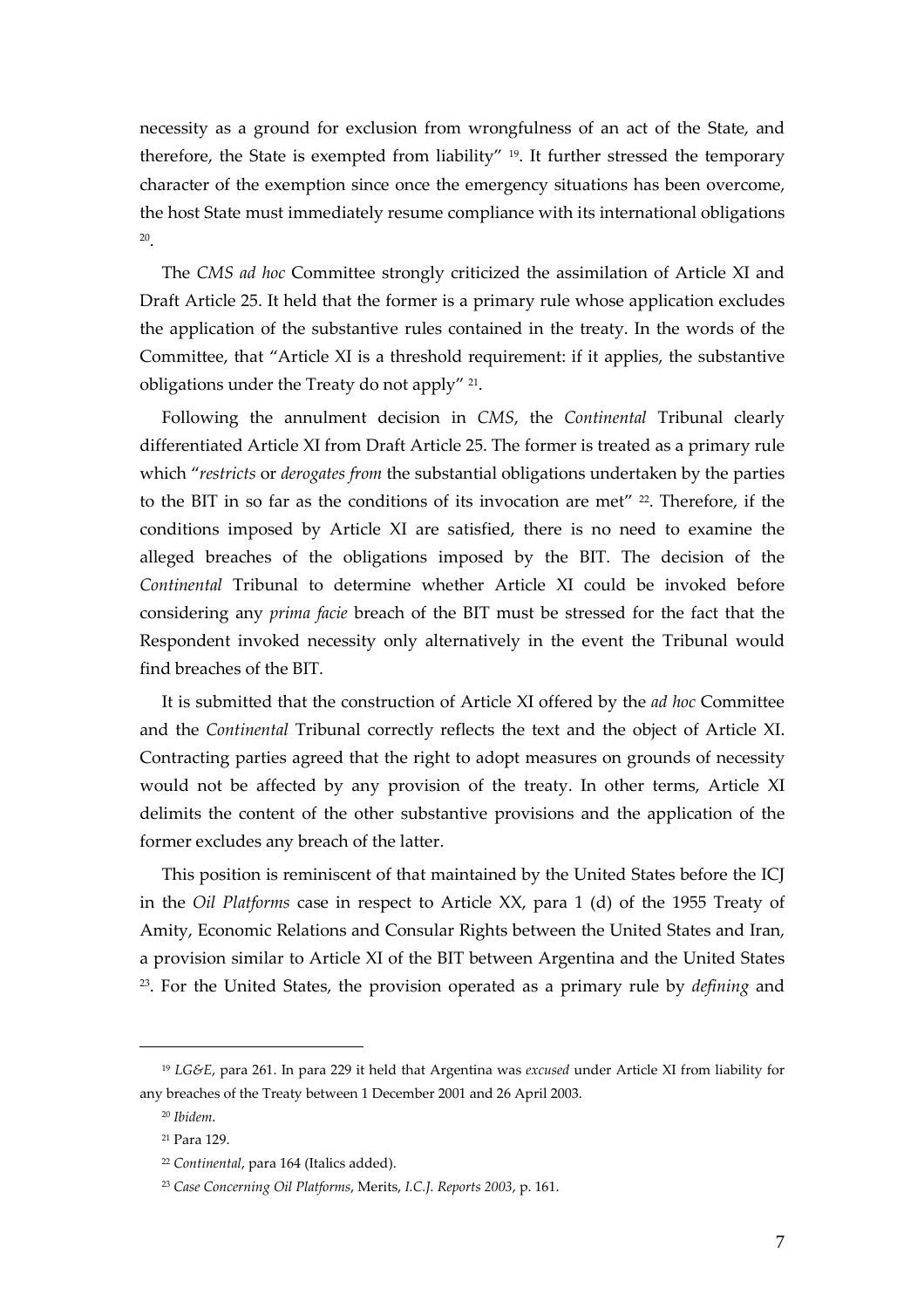*delimiting* the obligation of the parties, "simultaneously with and on the same level as the other substantive rules" <sup>24</sup> .

Without expressly accepting this position, in the *Oil Platforms* the Court seems incline to treat Article XX, para 1 (d) as a primary rule  $25$  when it conceded that

If in the present case the Court is satisfied by the argument of the United States that the actions against the oil platforms were, in the circumstances of the case, "measures . . . necessary to protect [the] essential security interests" of the United States, within the meaning of Article XX, paragraph 1 (*d*), of the 1955 Treaty, it must hold that no breach of Article X, paragraph 1, of the Treaty has been established <sup>26</sup>.

The Court decided to deal first with the application of the necessity clause and *then* with the alleged violations of the treaty <sup>27</sup>. It pointed out by the Court itself, there is no absolute need to consider first the alleged breaches of the treaty and then, if appropriate, interpret and apply the necessary measures provision. This pertains to the Court's exercise of "freedom to select the grounds upon which it will base its judgement" <sup>28</sup>. The decision attracted a good deal of criticism by several judges writing separate opinions<sup>29</sup>.

Significantly, in *Nicaragua* the ICJ followed the opposite order in regard to a comparable clause, namely Article XXI, para 1, (d) of the 1956 Treaty of Friendship, Commerce and Navigation between the United States and Nicaragua. In this case, the Court seems to prefer characterising this clause as a secondary rule. It held that Article XXI, para 1, (d)

[c]ontains a power for each of the parties to *derogate from* the other provisions of the Treaty, the possibility of invoking the clauses of that Article must be considered once it is

<sup>&</sup>lt;sup>24</sup> Para 36. In his intervention before the Court as Counsel for the United States, P. Weil argued that "*Article XX is a substantive provision which, concurrently and concomitantly with Article X, determines, defines and delimits the obligations of the parties*" (Italics as in the original), CR 2003/12, Wednesday 26 February 2003, 10 AM, available at http://www.icj-cij.org/docket/files/90/5159.pdf.

<sup>25</sup> In this sense, *CMS Ad hoc* Committee, para 133. According to J. Alvarez, K. Khamsi, above n. 4, p. 53, on the contrary, the ICJ at no time categorized Article XX, para 1 (d) as a primary rule.

<sup>26</sup> Para 34.

<sup>27</sup> Para 37.

<sup>28</sup> The Court relied here on *Application of the Convention of 1902 Governing the Guardianship of Infants*, Judgment, *I.C.J. Reports 1958*, p. 55, at p. 62.

<sup>&</sup>lt;sup>29</sup> Judge Buergenthal, sep. op., para 5, for instance, maintained that Article XX, paragraph 1 (d), is intended to come into play or is relevant only if a party to the Treaty is found to have violated one of its substantive provisions". See also the separate opinions of Judges Higgins, para 34; Parra-Aranguren, para 13; Kooijmans, para 3, Owada, paras 5 ff.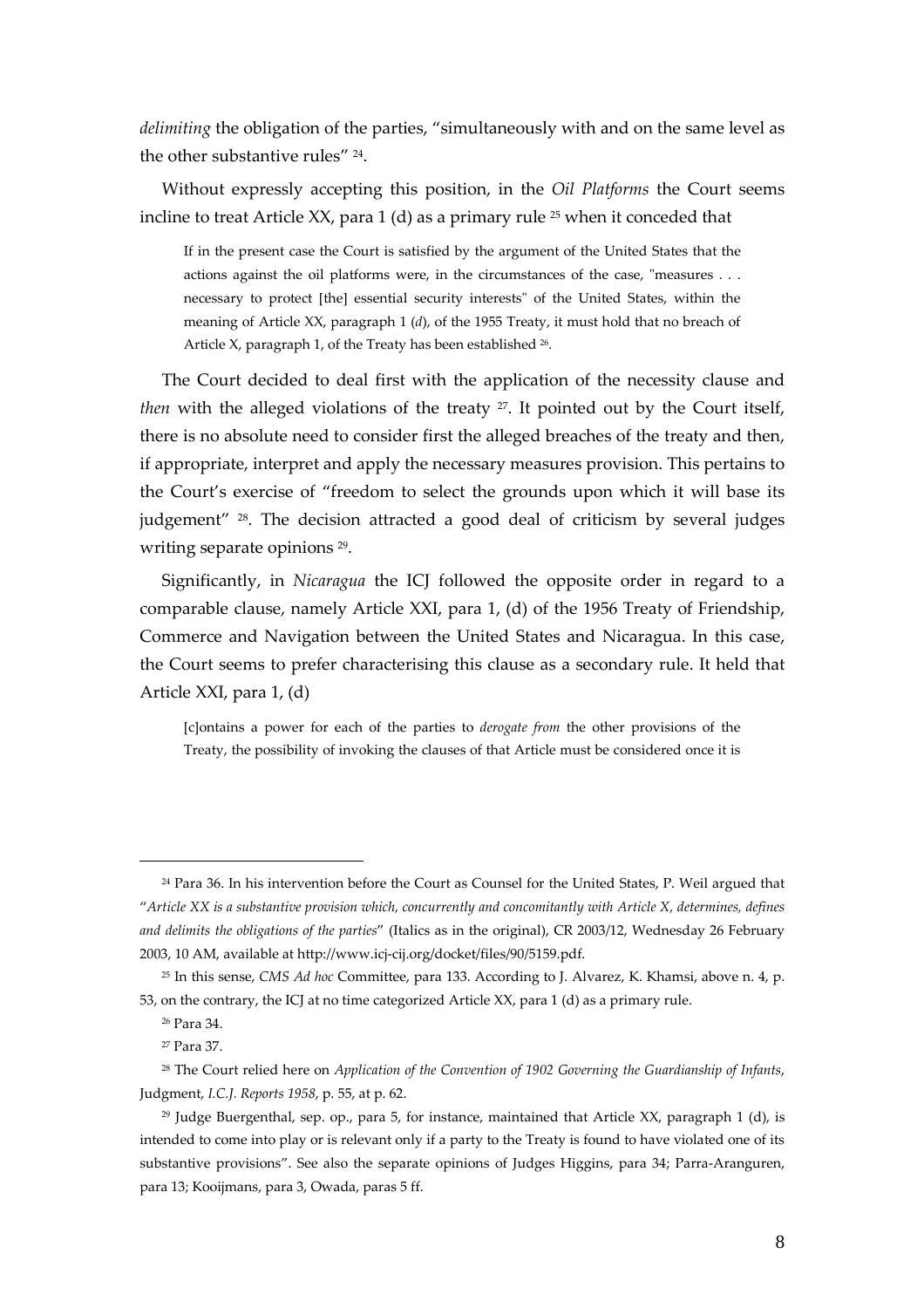apparent that certain forms of conduct by the United States would otherwise be in conflict with the relevant provisions of the Treaty <sup>30</sup>.

It then held that '[i]n so far as acts of the Respondent may appear to constitute violations of the relevant rules of law, the Court will then have to determine whether there are present any circumstances excluding unlawfulness' <sup>31</sup> .

It is submitted that the pragmatic choice of the Court – especially in the *Oil Platforms* case – not to engage in theoretical discussion on the primary or secondary character of the relevant necessity clause demonstrates that the distinction is a relative one. Yet, either by affecting the content of the substantive provisions contained in the treaty (primary rule), or by rendering them temporally ineffective (secondary rule), these clauses produce in good substance the same effects.

In both cases, necessity amounts to a defence at the disposal of the Respondent at the merits stage 32. As explained by the ICJ in the *Nicaragua* case, the question of admissibility depends on the jurisdictional clause contained in the treaty. In that case, as in the *Oil Platforms* case, the jurisdictional covered *any* dispute about the interpretation and application of the treaty, including those concerning Article XX, para 1 (d), regardless to its qualification as primary or secondary rule <sup>33</sup>.

In both cases, if the plea is successful, the concerned State has committed no breach of international law. Therefore, no obligation arises to make reparation in general or to pay compensation in particular. Conversely, an unsuccessful necessity plea would unavoidably imply a violation of international law and attract the responsibility of the concerned State.

The distinction nonetheless is still relevant with regard to the order in which a tribunal may decide to proceed. If the relevant clause is treated as a primary rule, the tribunal has two options: to apply first the necessity clause and then, if required, establish any breach of the treaty; or to find provisionally any breach of the treaty and then considered the necessity plea. Otherwise the necessity plea is considered once the tribunal has found *prima facie* violations of international law.

<sup>30</sup> *Case Concerning Military and Paramilitary Activities in and against Nicaragua*, Merits, *I.C.J. Reports 1986*, p. 14, para 225 (Italics added). Interestingly, the verb "to derogate from" was also used by the *Continental* Tribunal, above n. 22.

<sup>31</sup> Para 226.

<sup>&</sup>lt;sup>32</sup> The *Continental* Tribunal, above n. 2, para 160, describes necessity under Article XI and under Draft Article 25 as two defences.

<sup>&</sup>lt;sup>33</sup> Above n. 30, para 222. The Court held that "Article XXI defines the instances in which the Treaty itself provides for exceptions to the generality of its other provisions, but it by no means removes the interpretation and application of that article from the jurisdiction of the Court as contemplated in Article XXIV". See also *Oil Platforms* Case, above n. 23, para 33.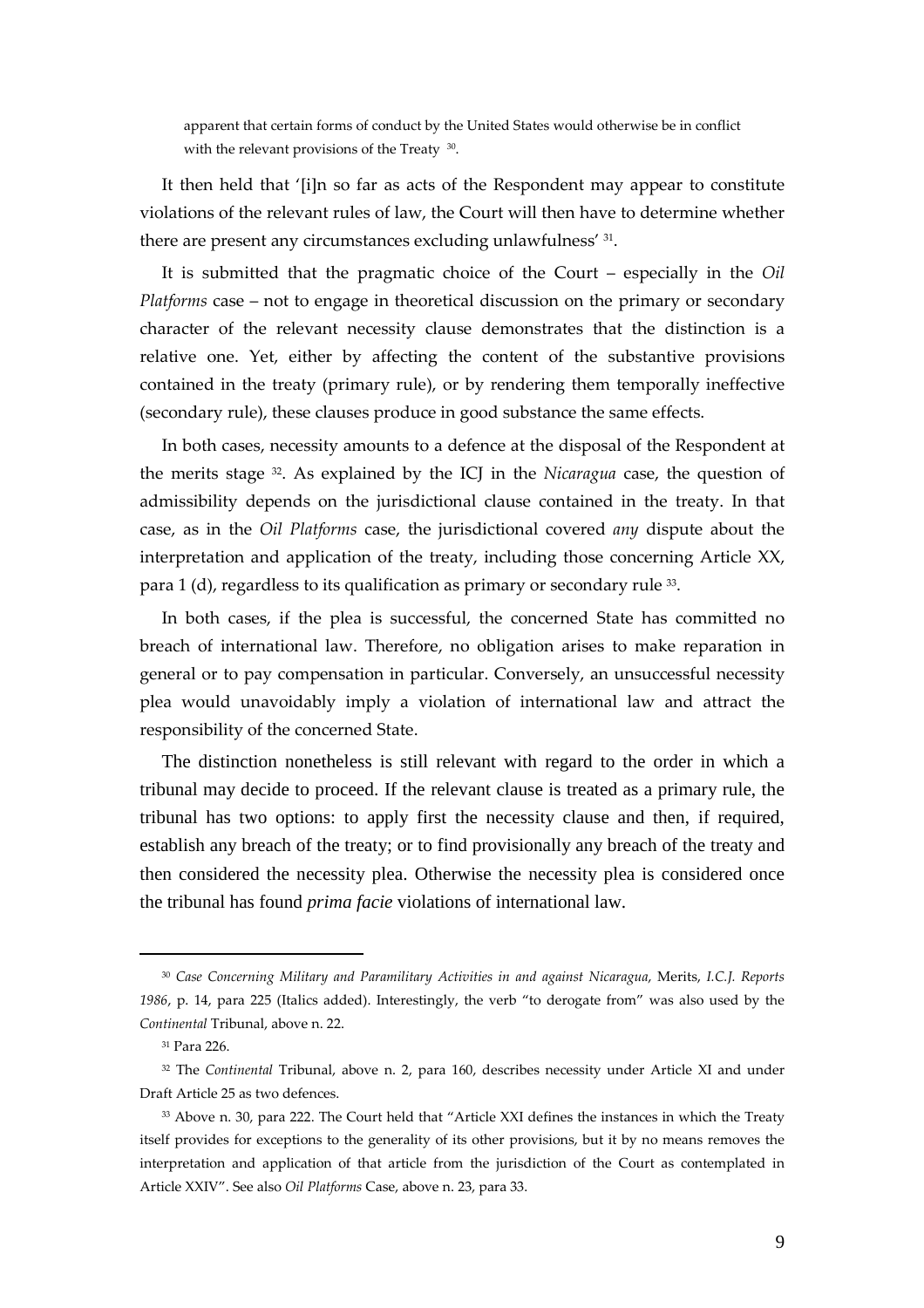#### **V. Co-ordination of Article XI BIT and Draft Article 25**

If it is accepted that customary international law may be invoked by the host State even in the presence of a treaty provision on necessity (such as Article XI BIT United States – Argentina), the problem becomes the co-ordination of the two sources. The five tribunals and the *ad hoc* Committee approached the application of Article XI and Draft Article 25 in different ways <sup>34</sup> .

The *CMS*, *Enron* and *Sempra* tribunals, after establishing *prima facie* that Argentina had breached certain provisions of the BIT, examined and rejected the necessity plea first under customary international law, as codified in Draft Article 25, then under Article XI of the BIT.

In *CMS*, in particular, the Tribunal dismissed the necessity plea under customary law as it found that not all the cumulative conditions imposed in Article 25 had been met. When dealing with the plea under Article XI, it held that it was entitled to substantially review Argentina's conduct, but eventually refrain to do so, presumably on basis of the undemonstrated assumption that customary international law and Article XI operate in the same manner and under the same conditions.

In the decision on annulment of the *CMS* award, the *ad hoc* Committee sharply criticized the Tribunal on many respects. It nonetheless held that the Tribunal sufficiently stated the reasons of the award and did not manifestly exceed its powers. On the one hand, it condoned the Tribunal for failing to analyse the necessity plea under Article XI since both parties accepted that the application of Article XI was essentially subject to the same conditions existing under customary international law <sup>35</sup>. On the other hand, the Committee expressed concern on the co-ordination of customary law and Article XI. For the Committee, the Tribunal should have applied Article XI as *lex specialis* and only subsidiarily customary law, regardless to the construction of the latter as primary or secondary rules. Given its narrow jurisdiction under Article 52 of the ICSID Convention, however, the Committee concluded that in spite of several errors and lacunas in the decision, the Tribunal had – however cryptically and defectively – applied Article XI and therefore there was no manifest excess of power.

The *Enron* and *Sempra* tribunal – which rendered their awards, respectively, before or days after the *CMS* annulment decision – substantially followed *CMS* on the issue of necessity in applying first customary international law and then Article XI. Their position on the co-ordination of customary law and Article XI is more articulated. Both Tribunals accepted that Article XI would in principle be *lex specialis*

<sup>&</sup>lt;sup>34</sup> The following cursory description of the decisions does not follow the chronological order.

<sup>35</sup> Para 123.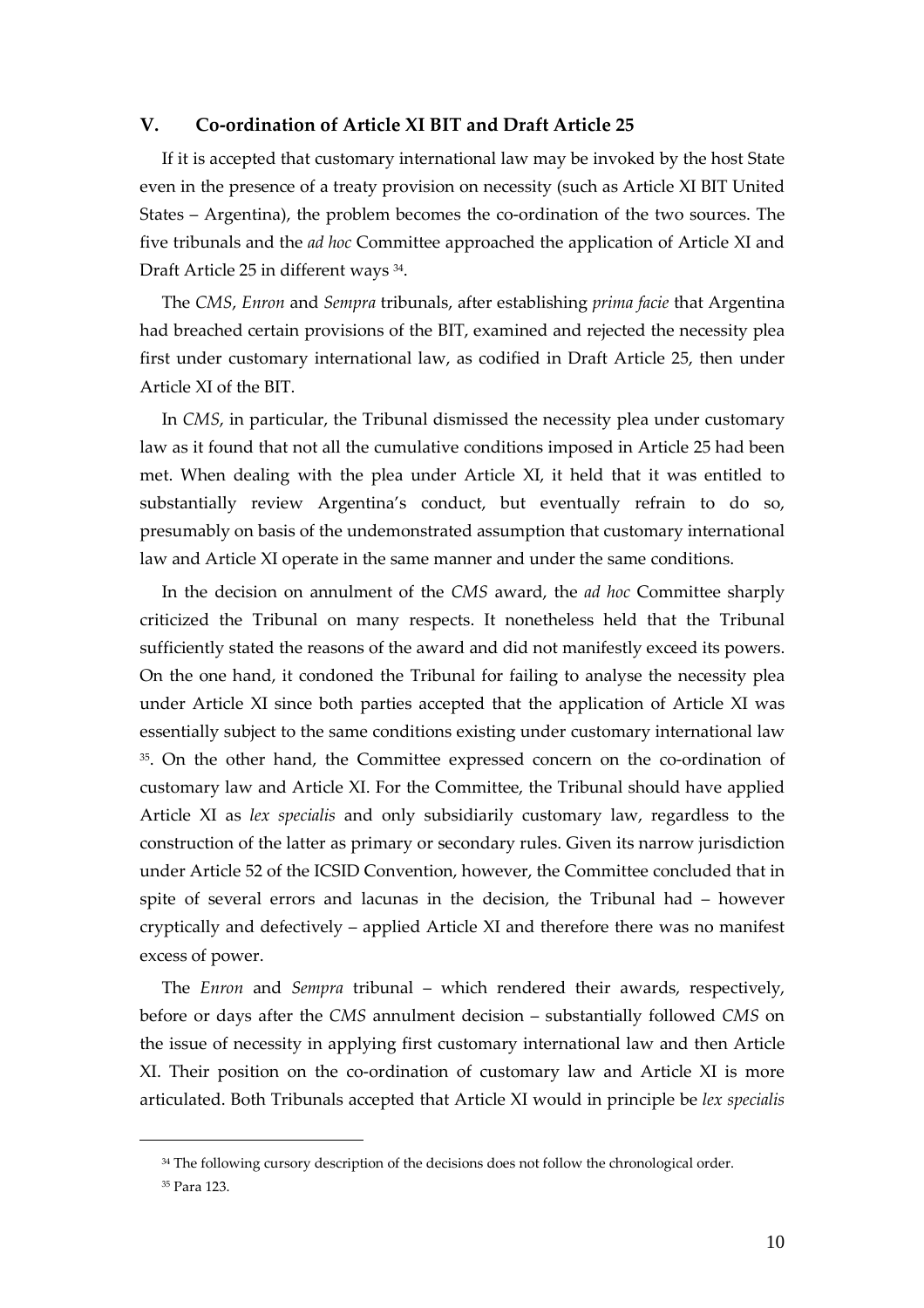<sup>36</sup>. Since this provision is silent on the conditions under which the host State could adopt measures on grounds of necessity, however, resort must be made to customary international law. They concluded that Article XI became "inseparable from the customary law standard insofar as the conditions for the operation of state of necessity are concerned" <sup>37</sup>.

Also the *LG&E* Tribunal examined the necessity plea after finding certain *prima facie* breaches of the BIT. Unlike the *CMS*, *Enron* and *Sempra* tribunals, however, it focused on Article XI. It held that during the period between 1 December 2001 and 26 April 2003 all the conditions required for the invocation Article XI were satisfied and therefore the measures adopted by Argentina on grounds of necessity did not engage its responsibility 38. It nonetheless considered also Draft Article 25 and held that the customary international rules governing necessity support the conclusion reached in respect to Article XI <sup>39</sup> .

In *Continental*, the Tribunal approached the question of necessity in a completely different way. On the one hand, it addressed the question of necessity *before* examining the individual claims of breach of the BIT  $40$ . On the other hand, building on the *CMS* decision on annulment <sup>41</sup>, it emphasized that the conditions for the adoption of measures on grounds of necessity required under Article XI and Draft Article 25 are not the same 42. It nonetheless conceded that Draft Article 25 may "assist" in the interpretation of Article XI <sup>43</sup> .

The order in which Article XI and Draft Article 25 have been applied in *LG&E* and *Continental* is clearly to be preferred. A treaty – and especially a bilateral one – being *lex specialis* has "inherent priority over such rules of a general nature" that may also be applicable between the parties 44. The principle is well-established across international law 45, including investment law 46. This does not imply any formal

<sup>&</sup>lt;sup>36</sup> They held that "a treaty regime specifically dealing with a given matter will prevail over more general rules of customary law", *Enron*, para 334 and *Sempra*, para 376.

<sup>37</sup> *Enron*, para 334. See also *Sempra*, para 376.

<sup>38</sup> *LG&E*, paras 229 ff.

<sup>39</sup> *LG&E*, para 245.

<sup>40</sup> *Continental*, para 161.

<sup>41</sup> *CMS*, Annulment, especially para 129.

<sup>42</sup> *Continental*, para 163.

<sup>43</sup> *Continental*, para 168.

<sup>44</sup> R. Ago, dissenting opinion, *Interpretation of the Agreement of 25 March 1951 between the WHO and Egypt*, Advisory Opinion, *I.C.J. Reports 1980*, p. 73, at p. 162.

<sup>45</sup> See, for instance, *Gabcíkovo – Nagymaros*, above n. 6; *Legal Consequences of the Construction of a Wall in the Occupied Palestinian Territory*, Advisory Opinion, *I. C. J. Reports 2004*, p. 136, para 140.

<sup>46</sup> In *ADC Affiliate Limited and ADC & ADMC Management Limited v. Hungary*, ICSID ARB/03/16, Award, 2 October 2006, para 481, in particular, the Tribunal held that 'there is general authority for the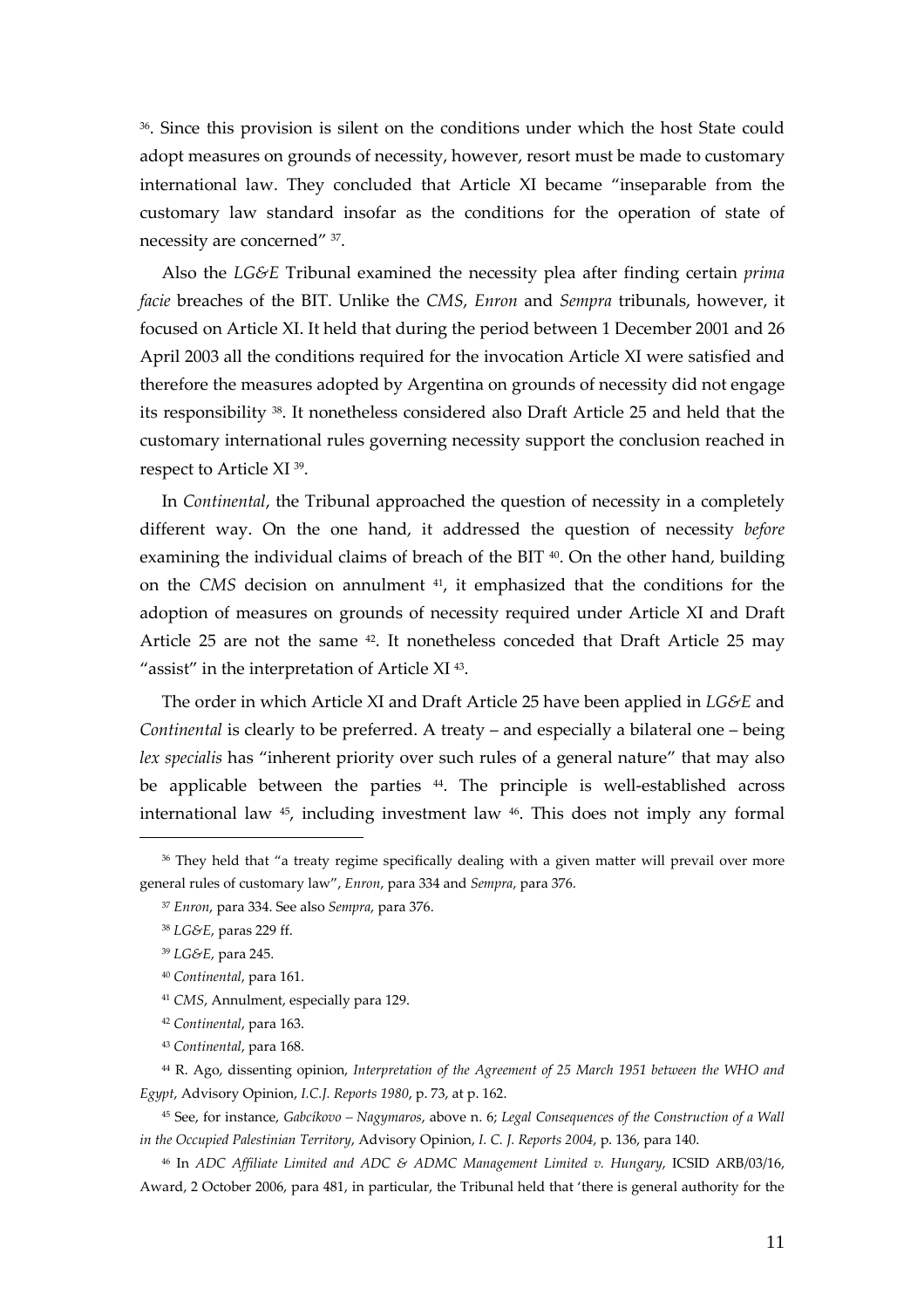hierarchy between treaty and customary rules and is without prejudice to the intense and continuous interaction between the two sources.

Accordingly, necessity in the five cases under discussion is first and foremost a question of interpretation and application of Article XI. Tribunals should have started by ascertaining the meaning of Article XI in accordance with the relevant rules on treaty interpretation, taking into account *inter alia* any rule of international law applicable between the parties, including customary international law and general principles of law <sup>47</sup> .

Equally important, the priority established by the *lex specialis* operates to the extent the treaty provision and customary international law are inconsistent. Accordingly, Draft Article 25 continues to be applicable insofar as it does not conflict with Article XI<sup>48</sup>. The mere inclusion of a necessity clause in a BIT does not preclude the application Draft Article 25, even if the two texts are not identical. Customary law ceases to be applicable when the relevant treaty provision departs from it or excludes its applicability <sup>49</sup>.

Moreover, international customary law may contribute – alongside general principles of law – to fill the gaps and lacunae of Article XI. An ICSID Tribunal has convincingly held that when

the BIT does not contain any *lex specialis* rules that govern the issue of the standard for assessing damages in the case of an unlawful expropriation, the Tribunal is required to apply the default standard contained in customary international law in the present case <sup>50</sup>

Such a possibility is well established in international law <sup>51</sup> and has been confirmed expressly in Article 55 of the Draft Articles on State Responsibility <sup>52</sup> .

view that a BIT can be considered as *lex specialis*'. See also *Phillips Petroleum Co. Iran* v. *Iran*, 29 June 1989, 21 *Iran-U.S.C.T.Rep*. 79, para 107. See also: *Amoco Int. Finance Corp*. v. *Islamic Republic of Iran et al*., Iran-U.S.C.T., 14 July 1987, 83 *ILR* (1990) 500, para 112; *ADF* v. *United States*, ICSID ARB (AF)/00/1, Award, 9 January 2003, para 147.

<sup>47</sup> See C. McLachlan, 'The Principle of Systemic Integration and Article 31 (3) (c) of the Vienna Convention', 54 *ICLQ* (2005) 279.

<sup>48</sup> *CMS*, para 350; *Enron*, para 335; *Sempra*, para 378.

 $\overline{a}$ 

<sup>49</sup> See also J. Alvarez, K. Khamsi, above n. 4, especially p. 44, p. 48 and p. 50. The two authors, however, seems to assimilate primary rules and *lex specialis* (p. 49 and p. 53). It is argued that the distinction must be kept. A primary rule contained in a treaty defines the content of international obligations. It may depart from, or be consistent with customary international rules, assuming there are any governing the same subject matter. It is only in case of inconsistency that the *lex specialis* principle is relevant. Far from introducing a self-contained regime, the principle concerns the co-ordination of rules stemming from different sources.

<sup>50</sup> *ADC and ADC & ADMC* v. *Hungary*, above n. 46, para 483. See also *Archer Daniels Midland Company and Tate & Lyle Ingredients Americas, Inc. v. Mexico*, ICSID ARB (AF)/04/5 (NAFTA), Award (Redacted Version), 21 November 2007, para 119.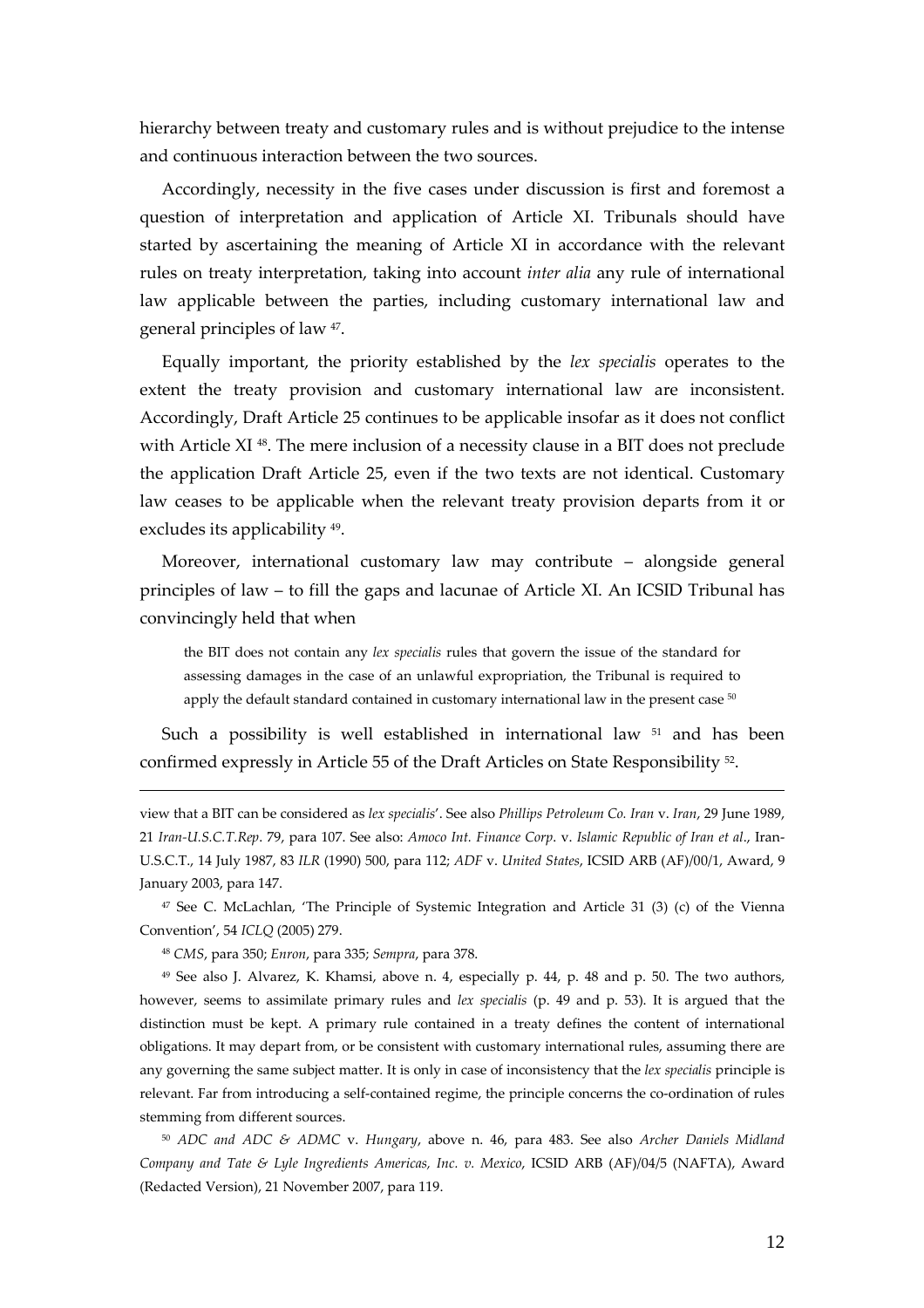# **VI. Non self-judging character of Article XI**

Before discussing the conditions under which the host State can invoke Article XI of the BIT between Argentina and the United States, however, it is appropriate to briefly discuss which kind of control an arbitral tribunal is entitled to exercise over the respect of these conditions.

In the five cases under examination, Argentina argued that Article XI is a selfjudging provision and that it is for the host State to determine in good faith whether essential security interests are at stake and what measures are necessary to protect them. According to Argentina, this interpretation of Article XI is shared by *both* parties to the treaty and is firmly based on reciprocity.

Argentina maintained that since the *Nicaragua* decision 53 – or at least after the conclusion of the BIT between the United States and Argentina 54 – the United States have consistently treated clauses on emergency measures as self-judging as demonstrated *inter alia* by the BITs concluded by the United States with Russia (1992)  $55$  and Bahrain (1999)  $56$  as well as the current Model Treaty (2004)  $57$ . Argentina also relied on several official documents of the United States Congress. In *Sempra* and *Continental*, it also relied on a letter sent on 15 September 2006 by an official of the

<sup>51</sup> In *Amoco International Finance Corporation v. Iran*, Iran-US. C.T.R., vol. 15 1987-II, p. 222, the Iran – US Claims Tribunal found that '[a]s a *lex specialis* in the relations between the two countries, the Treaty supersedes the *lex generalis*, namely customary international law. This does not mean, however, that the latter is irrelevant in the instant Case. On the contrary, the rules of customary law may be useful in order to fill in possible lacunae of the Treaty, to ascertain the meaning of undefined terms in its text or, more generally, to aid interpretation and implementation of its provision'.

- <sup>53</sup> *CMS*, para 350; *Continental*, para 186.
- <sup>54</sup> *LG&E*, para 209.

 $\overline{a}$ 

<sup>55</sup> In the Protocol to the treaty, reproduced in 31 *Int.l Legal Materials* (1992) 794, p. 811, the parties confirmed their mutual understanding that whether a measure is undertaken by a Party to protect its essential security interests is self–judging. The treaty is not in force.

<sup>56</sup> Available at www.unctadxi.org/templates/DocSearch\_\_\_\_779.aspx. According to Article 14 (1), the treaty "shall not preclude a Party from applying measures which it considers necessary for the fulfilment of its obligations with respect to the maintenance or restoration of international peace or security, or the protection of its own essential security interests". The Letter of submittal to the Congress on this point reads: "This Treaty makes explicit the implicit understanding that measures to protect a Party's essential security interests are self-judging in nature, although each Party would expect the provisions to be applied by the other in good faith".

<sup>57</sup> Available at http://ita.law.uvic.ca/documents/USmodelbitnov04.pdf. According to Article 18 (2), a contracting party is allowed to take the measures *it considers necessary* to protect *inter alia* its *own* essential security interests.

<sup>52</sup> Draft Articles, above n. 6.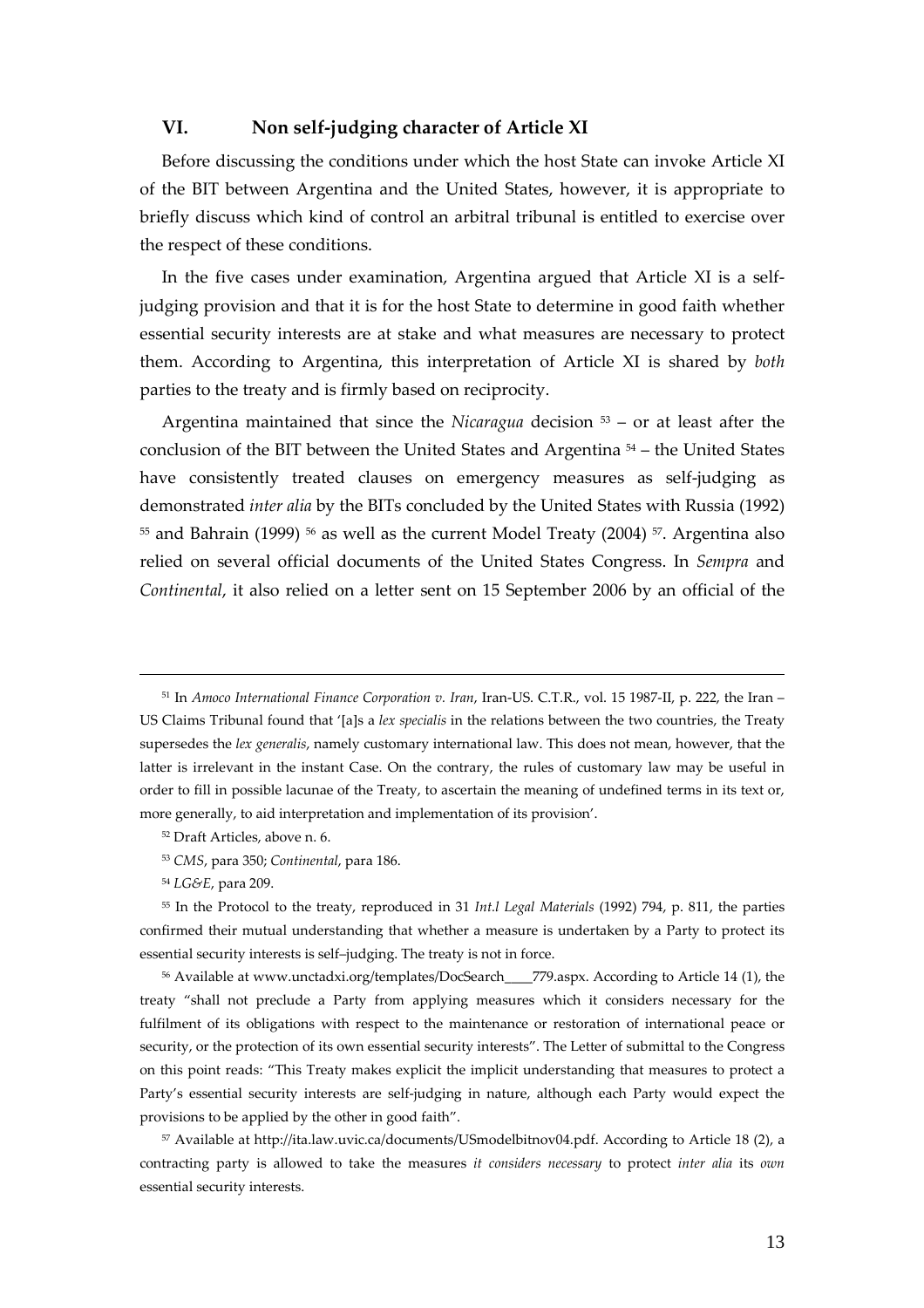Department of State to a former official testifying in the context of a different arbitration <sup>58</sup> .

All tribunals convincingly rejected the argument. In their opinion, Article XI cannot be considered self-judging due to the silence of the treaty and the absence of any contextual element imposing such an interpretation 59. The finding was supported by references to the ICJ judgments in the *Nicaragua* <sup>60</sup> , *Oil Platforms* 61 and *Gabcikovo-Nagymaros* <sup>62</sup> cases.

All tribunals also pointed out that nothing would prevent contracting parties from leaving each of them to determine what is a measure necessary to protect its essential security interests. Indeed, this has occurred in respect of other BITs <sup>63</sup>. Due to the exceptional or extraordinary character of the measures adopted on grounds of necessity, however, the self-judging character of the relevant provisions contained in BITs cannot be presumed but must be expressed in the text of the treaty  $^{64}$ .

With regard to the ordinary meaning to be given to the terms of Article XI<sup>65</sup>, the use of the expression "measures necessary" and not "measures the host State considers as necessary", as in the case of similar provisions in other treaties, clearly militates against the self-judging argument. This is also respectful of the agreement of the parties to have disputes concerning the treaty settled compulsorily by arbitration <sup>66</sup> .

The finding is not affected by the subsequent practice of the parties as maintained by Argentina and in literature  $67$ . Under article 31 (3) (b) VCLT, the interpreter should

 $\overline{a}$ 

<sup>66</sup> As emphasized in *Continental*, para 187.

<sup>67</sup> W. Burke-White, A. von Staden, above n. 4, p. 368 ff. For a full discussion of United States practice, see J. Alvarez, K. Khamsi, above n. 4, p. 34 ff., who convincingly argue that such a practice, including the conclusion of BITs, clearly militates against the self-judging interpretation of Article XI.

<sup>58</sup> *Sempra*, para 382; *Continental*, footnote 278.

<sup>59</sup> *CMS*, paras 332 ff.; *LG&E*, paras 207 ff.; *Enron*, paras 324 ff.; *Sempra*, paras 366 ff.; *Continental* paras 182 ff. In *LG&E*, para 213, however, the Tribunal noted that substantial review and good faith review would not differ significantly.

<sup>60</sup> Above n. 30, paras 222 and 282.

<sup>61</sup> Above n. 23, para 43.

<sup>62</sup> Above n. 6, para 51.

<sup>63</sup> See, for instance, the BITs referred to above notes 55 and 56.

<sup>64</sup> *CMS,* para 370. In *Enron*, para 336, and *Sempra*, para 383, it has been held that the provision must be "very precise" in order to establish its self-judging nature. In *Sempra*, para 379, the Tribunal further added that "[t]ruly exceptional and extraordinary clauses, such as a self-judging provision, must be expressly drafted to reflect that intent, as otherwise there can well be a presumption that they do not have such meaning in view of their exceptional nature".

<sup>65</sup> In *Territorial Dispute* (Libyan Arab Jamahiriya/Chad), Judgment, *I.C.J. Reports 1994*, p. 6, para 41, the ICJ confirmed that "[i]nterpretation must be based above all upon the text of the treaty".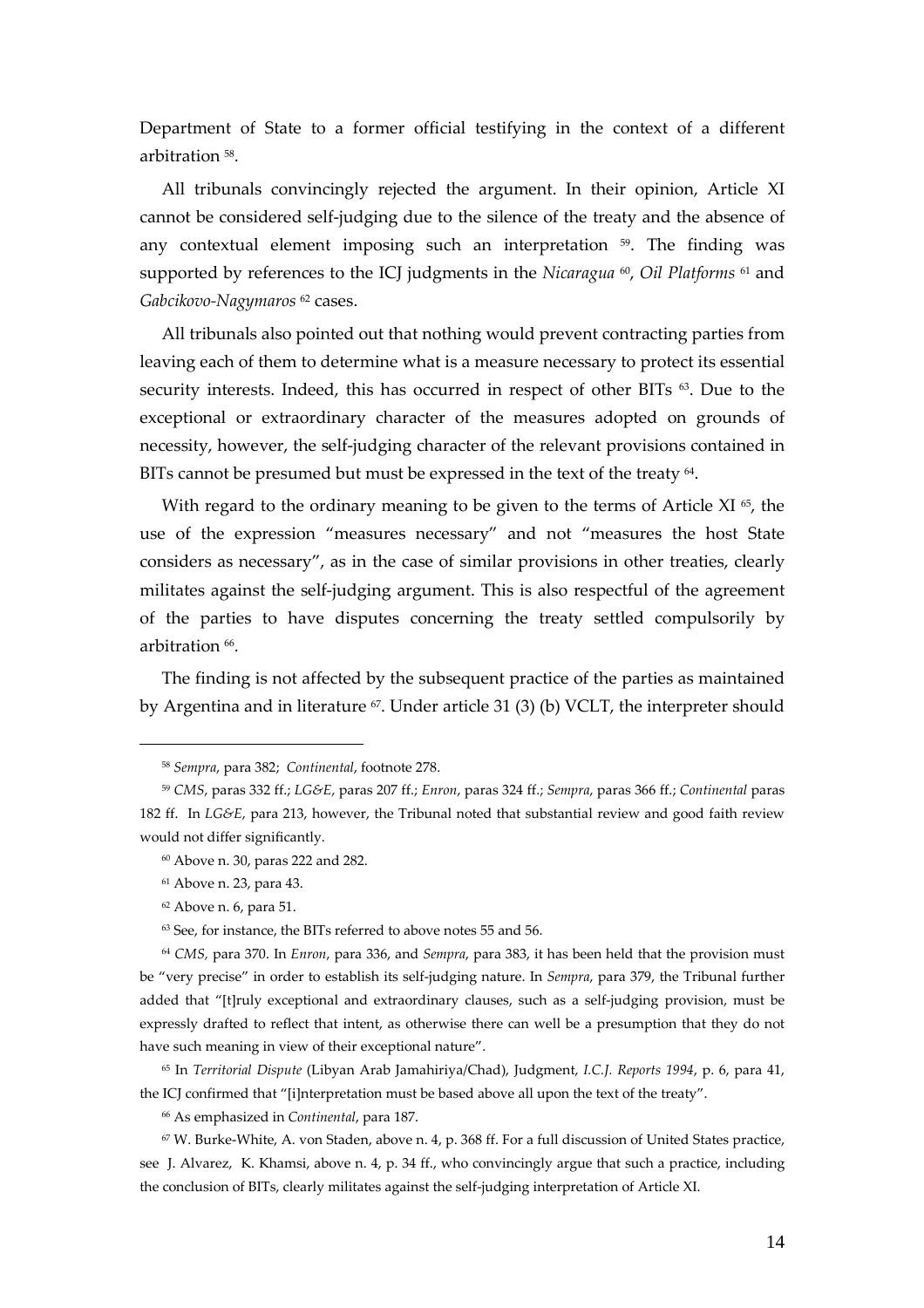take into account any subsequent practice *in the application of the treaty* establishing the agreement *of the parties* regarding *its* interpretation 68. Accordingly, the inclusion of self-judging clauses in BITs concluded by the United States with other States has little or no significance for the purpose of interpreting Article IX of the BIT between Argentina and the United States.  $69$ .

Finally, it is important to stress that subsequent practice leading to a modification of a treaty provision should be taken into account only up to the commission of the acts allegedly in violation of the treaty  $\frac{70}{2}$ . The parties to a BIT can at any time informally modify it through subsequent practice. For the purpose of interpreting and applying a provision in the settlement of a given dispute, nonetheless, it is indispensable to determine whether subsequent practice has led to the modification of the said provision *at the time* of the conduct the foreign investor is complaining about.

As pointed out by the *Enron* and *Sempra* tribunals,

 $\overline{a}$ 

[e]ven if [the self-judging] interpretation were shared today by both parties to the Treaty, it would still not result in a change of its terms. States are of course free to amend the Treaty by consenting to another text, but this would not affect rights acquired under the Treaty by investors or other beneficiaries <sup>71</sup> .

Safeguarding the foreign investor against any retroactive effect of subsequent practice is indeed indispensable in international investment law, where the parties to the treaty and those to the dispute do not coincide, if the rights acquired under the treaty by the foreign investor are to be adequately protected within a stable and predictable legal framework.

<sup>68</sup> See *Kasikili/Sedudu Island*, *(Botswana/Namibia)*, Judgment, *I.C.J. Reports. 1999*, p. 1045, esp. paras 49- 50. As noted by the ILC, 18 *Yearbook ILC* (1966-II), p. 221, '[t]he importance of such subsequent practice in the application of the treaty, as an element of interpretation, is obvious; for it constitutes objective evidence of the understanding of the parties as to the meaning of the treaty. Recourse to it as a means of interpretation is well-established in the jurisprudence of international tribunals'.

<sup>69</sup> Given the *res inter alios acta* character of treaties, reliance on these treaties must be treated with the greatest prudence. See, in particular, *Ceskoslovenska Obchodni Banka, a.s. v. Slovak Republic,* ICSID ARB/97/4, Jurisdiction, 24 May 1999, para 57.

 $70$  The difficulties related to the distinction between interpretations and amendments are demonstrated by the debate provoked by NAFTA Free Trade Commission, *Notes of Interpretation of Certain Chapter 11 Provisions*, 31 July 2001, at http://www.naftaclaims.com/files/NAFTA\_Comm\_1105\_Transparency.pdf. For a sharp critique of the Commission interpretation see *Second Opinion of Professor R. Jennings*, in *Methanex Corporation* v *United States*, UNCITRAL (NAFTA), available at available at http://www.naftaclaims.com/disputes\_us\_methanex.htm.

<sup>71</sup> *Enron*, para 337; *Sempra*, para 385. The statement would have been clearer had it specified in the first sentence that no change would have resulted "for the purpose of this dispute".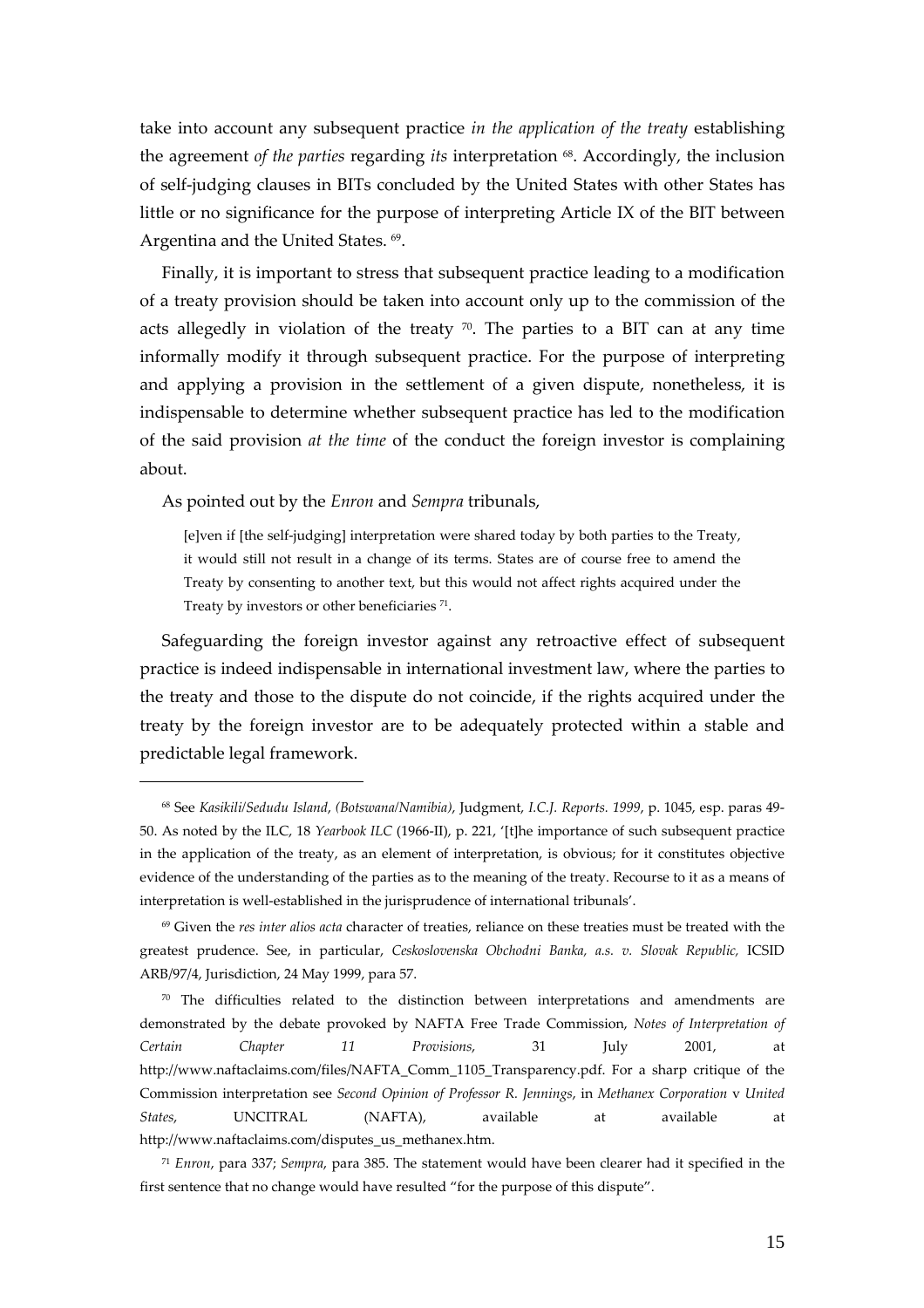# **VII. Economic crisis as a threat to the essential security interests of the host State**

The crux of the matter in the five cases under discussion remains the conditions under which the host State can invoke Article XI. The provision merely indicates that measures can be adopted on grounds of necessary for (a) the maintenance of public order; (b) the fulfillment of its obligations with respect to the maintenance or restoration of international peace or security; or (c) the protection of its own essential security interests.

All five tribunals agreed that a serious economic crisis may be qualified as a threat to the essential security interests of a State for the purpose of Article XI BIT. In the words of the Tribunal in *Continental*, for example, the host State is allowed under Article XI to take

actions properly necessary by the central government to preserve or to restore civil peace and the normal life of society (especially of a democratic society such [as] that of Argentina), to prevent and repress illegal actions and disturbances that may infringe such civil peace and potentially threaten the legal order, even when due to significant economic and social difficulties, and therefore to cope with and aim at removing these difficulties, do fall within the application under Art. XI <sup>72</sup> .

The problem is then to establish how serious the economic crisis must be in order to trigger the application of Article XI. All tribunals agreed that the situation must be exceptional. In *LG&E*, for instance, the Tribunal held that the "emergency periods should be only strictly exceptional and should be applied exclusively when faced with extraordinary circumstances" <sup>73</sup>. With respect to the crisis in Argentina, it decided that the situation was grave enough to justify the adoption of measures on grounds of necessity as from 1 December 2001, when the adoption of the Decree of Necessity and Emergency

triggered widespread social discontent. Widespread violent demonstrations and protests brought the economy to a halt, including effectively shutting down transportation systems. Looting and rioting followed in which tens of people were killed as the conditions in the country approached anarchy. A curfew was imposed to curb lootings <sup>74</sup> .

The exceptional nature of the situation, allowing Argentina to invoke Article XI, clearly transpires throughout the whole *Continental* award as well. The description of

<sup>72</sup> Para 174. See also *CMS*, para 359; *LG&E*, para 238; *Enron*, para 332; *Sempra*, para 374.

<sup>73</sup> Para 228.

<sup>74</sup> Para 235. In *LG&E*, para 238, the Tribunal held that "State's economic foundation is under siege, the severity of the problem can equal that of any military invasion". In para 231, the Tribunal held that the "extremely" severe" crisis was threatening "total collapse of the Government and the Argentine State". See also *CMS*, para 317; *Enron*, para 304; *Sempra*, para 345.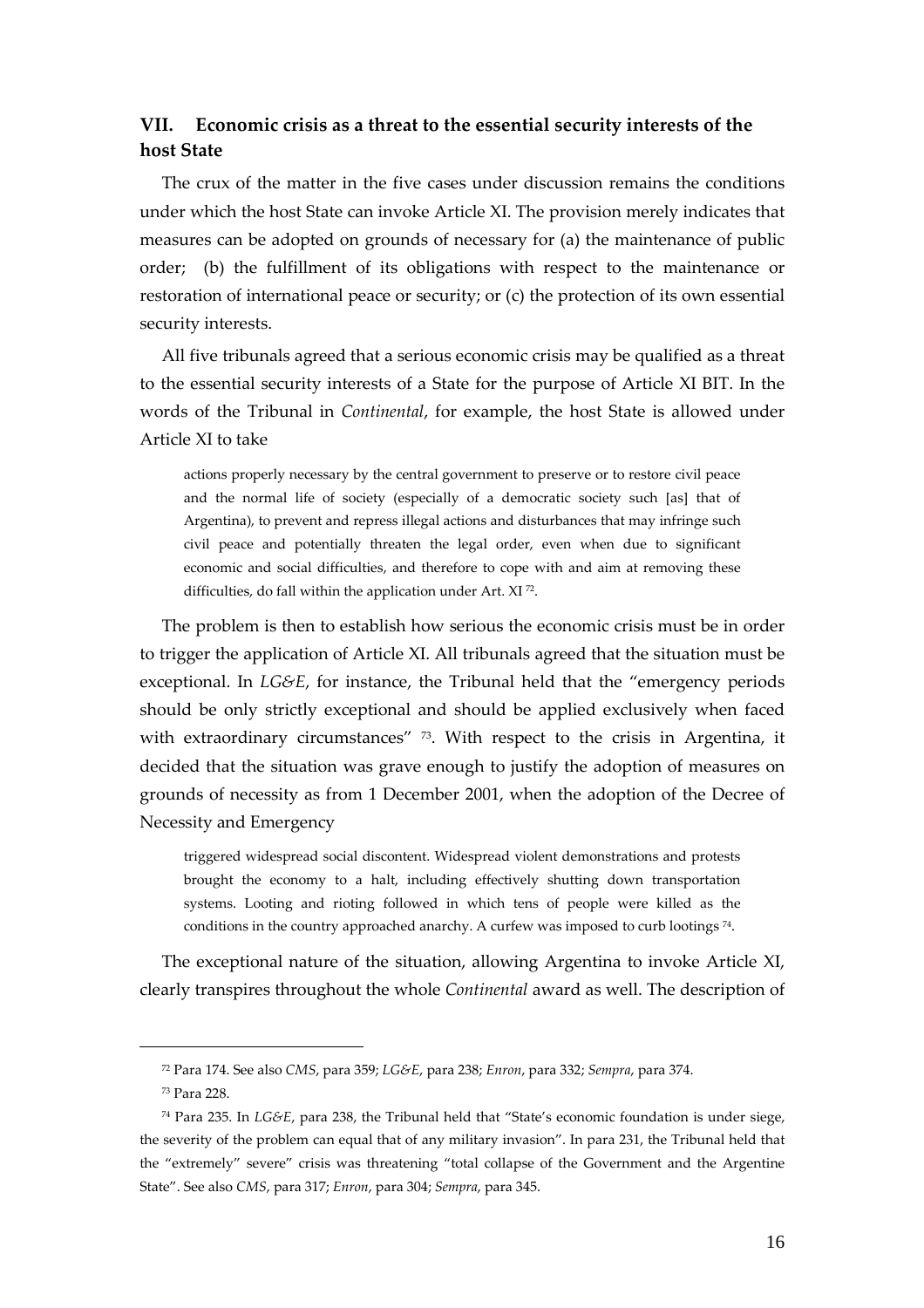the situation offered by the Tribunal leaves no doubt about the proportions and dangers of the crisis. The Tribunal held that the crisis

brought about the sudden and chaotic abandonment of the cardinal tenet of the country's economic life, […]; the near collapse of the domestic economy; the soaring inflation; the leap in unemployment; the social hardships bringing down more than half of the population below the poverty line; the immediate threats to the health of young children, the sick and the most vulnerable members of the population, the widespread unrest and disorders; the real risk of insurrection and extreme political disturbances, the abrupt resignations of successive Presidents and the collapse of the Government, together with a partial breakdown of the political institutions and an extended vacuum of power; the resort to emergency legislation granting extraordinary legislative powers to the executive branch <sup>75</sup> .

Significantly, one of the reasons indicated by the *Continental* Tribunal for rejecting the necessity plea in respect of the measures concerning LETE was precisely because at the time of the adoption of these measures "conditions were evolving towards normality"<sup>76</sup>.

The five tribunals, however, disagreed on whether the economic crisis in Argentina could justify the adoption of measures on grounds of necessity. The *CMS*, *Enron* and *Sempra* tribunals dealt with the question in a rather cursorily manner and apparently found that measures on grounds of necessity can be adopted only in situation of total collapse. The *CSM* Tribunal, in particular, held that

A severe crisis cannot necessarily be equated with a situation of total collapse. And in the absence of such profoundly serious conditions it is plainly clear that the Treaty will prevail over any plea of necessity. <sup>77</sup>

The finding that the crisis in Argentina "was severe but did not result in total economic and social collapse" 78 was one of the main reasons for the rejection by the Tribunal of the necessity plea. According to the *Enron* and *Sempra* Tribunals, in turn, a situation can be qualified as involving an essential interest of the State when it compromises the very existence of the State and its independence <sup>79</sup> .

<sup>75</sup> Para 180. The award contain several references to "severe" (para 178), "major" (para 178) or "grave" (para 181) economic crises and even to the need "to prevent the complete break-down of the financial system" (para 197). It must nonetheless be noted that in para. 167 the Tribunal observed that if a necessity plea can be accepted under customary international law only on an exceptional basis, this is not necessarily the case of treaty provisions.

<sup>76</sup> Para 221.

<sup>77</sup> Para 354.

<sup>78</sup> Para 355. In para 322, the Tribunal nonetheless conceded that there was a "danger of total economic collapse".

<sup>79</sup> *Enron*, para 306; *Sempra*, para 347.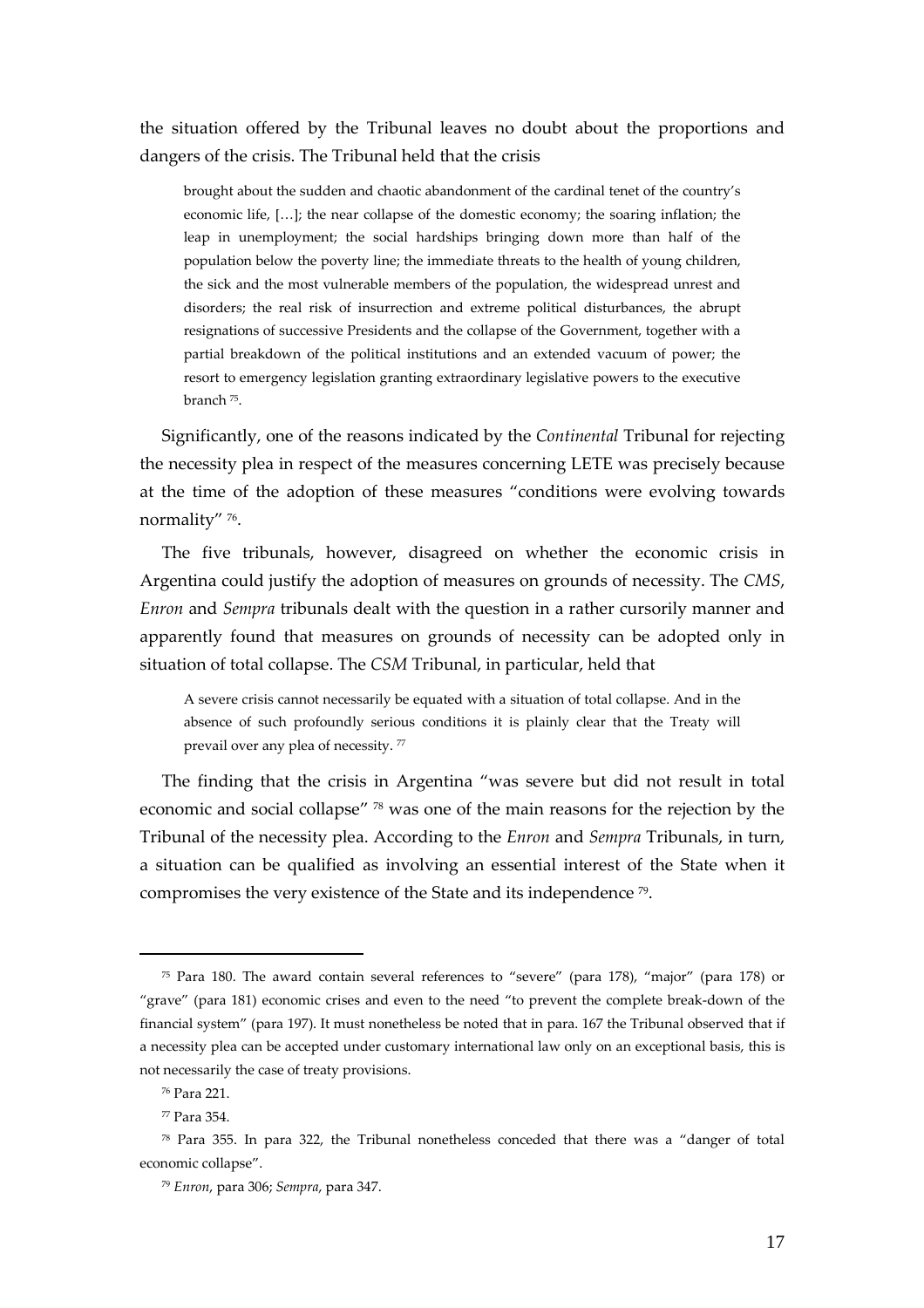For the *LG&E* and *Continental* Tribunals, in contrast, a State is entitled to adopt measures on grounds of necessity in order to prevent the degeneration of the situation into the total collapse of the economy. For the first tribunal,

[t]he concept of state of necessity and the requirements for its admissibility lead to the idea of prevention: the State covers itself against the risk of suffering certain damages. Hence, the possibility of alleging the state of necessity is closely bound by the requirement that there should be a serious and imminent threat and no means to avoid it 80 .

#### The second tribunal further held that

[t]he protection of essential security interests recognized by Art. XI does not require that "total collapse" of the country or that a "catastrophic situation" has already occurred before responsible national authorities may have recourse to its protection. The invocation of the clause does not require that the situation has already degenerated into one that calls for the suspension of constitutional guarantees and fundamental liberties. There is no point in having such protection if there is nothing left to protect <sup>81</sup>.

The threshold put by the *CMS*, *Enron* and *Sempra* tribunals cannot be accepted. Necessity measures would hardly have any chance to be effective if they can be adopted only when the total collapse of the economy is unavoidable or the very existence of the State compromised. As explained in *LG&E* and *Continental*, these measures are intended to preserve the essential interests of the host State and must be adopted before the situation goes out of control or is irreversible.

Rather than "total economic or social collapse", the notion of "grave and imminent peril" contained in Draft Article 25 should guide the tribunal in interpreting and applying Article XI. The existence of a "grave and imminent peril" is precisely the essence of any measures adopted on grounds of necessity. From this perspective, customary international law fill the gaps and lacunae of Article XI which laconically permit a State to protect to protect its own essentially security interests without defining them nor specifying against what they could be protected.

The test requires a careful assessment of all relevant economic, social and political aspects of and the dangers posed by the crisis  $82$ . The analysis contained in *Continental*, in particular, is based on several different sources – including most prominently the IMF 2004 Evaluation Report, several other IMF official documents and occasional research papers – and provides enough evidence to qualify the crisis

<sup>80</sup> Para 248.

<sup>81</sup> See *Continental* , para 180.

<sup>82</sup> In *LG&E*, para 248 the Tribunal held that '[a]ll of these devastating conditions – economic, political, social – in the aggregate triggered the protection afforded under Article XI of the Treaty to maintain order and control the civil unrest'.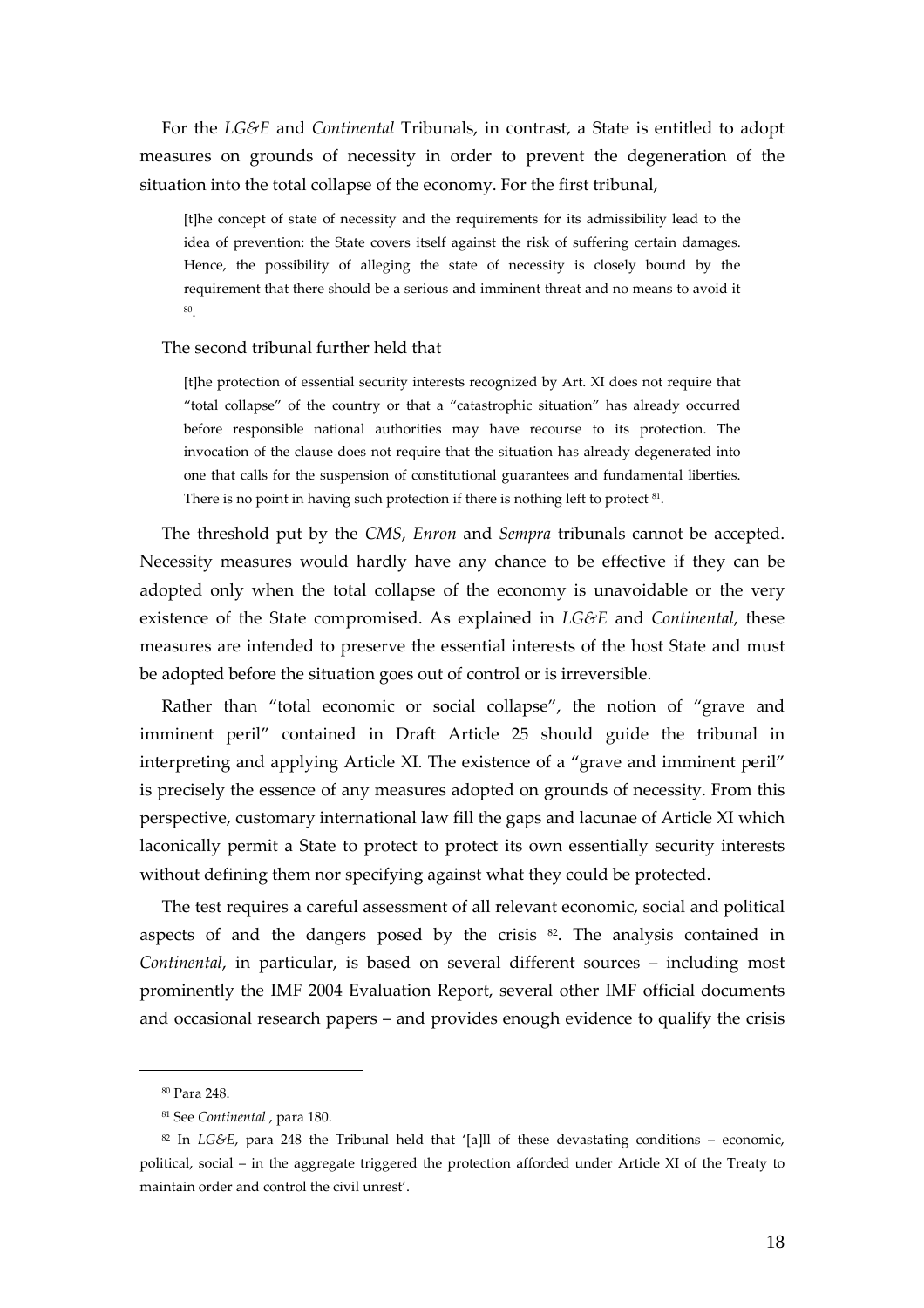# that hit Argentina as serious enough to trigger the application of Article XI. In the words of the Tribunal

The immediate macroeconomics consequences of crisis were severe. the Real GDP fell by about 10% in 2002, bringing the cumulative decline since 1998 to almost 20%. Inflation peaked at a monthly rate of about 10% in April 2002, driven by liquidity provisions from the central bank to banks experiencing deposit withdrawals, but then declined, averaging around 40% for the year as a whole. More generally the crisis was characterized by severe deflation, a decline in domestic prices as a consequence of the peso overvaluation and the deterioration of the competitiveness of the economy. The stock index of Buenos Aires lost more than 60% from 1998 to 2002. […] the crisis lead to substantial social and personal hardship, including the youngest and most vulnerable members of the populations: the unemployment rate rose to above 20% in 2002; and per capita expenses fell off about 74%. The poverty level increased to 54.3% of the urban population of the country and the indigence level reached 24.7%. Between October 1998 and October 2002, the poverty level was doubled, whereas the indigence level increased 358%," most of the increase having taken place from May 2001 on. Argentina also points out to other aspects of the social crisis due to the "impossibility of the State to provide the necessary conditions for harmonious development of society as set forth in the Argentine Constitution," due to the gradual deterioration of the State as regards fulfillment of security and health duties. The political effects of this massive economic and social crisis, were "the political demonstrations, riots and looting in December 2001 which led to an abrupt end of De La Rúa's government" and the vacuum in the political power that followed his resignation. Argentina has concluded from its recapitulation of those events that "the effective control of the government on the territory was seriously endangered, with presidents coming one after the other and riots causing tens [sic] of deaths throughout the country, which entails in turn that the existence of the Argentine Government137 itself was at risk."138 The Tribunal accepts this characterization of the gravity of the crisis confronting Argentina at this particular time <sup>83</sup> .

It is submitted that due to the combined effects of all these economic, social and political elements the crisis in Argentina reached the threshold required in Article XI for the adoption of measures on grounds of necessity.

#### **VIII. Non-contribution to the creation of the emergency situation**

Draft Article 25 cannot be invoked by a State that has contributed to the situation of necessity. It remains to be seen whether such a condition equally applies to Article XI in spite of the silence of this provision.

The non-contribution requirement has been discussed by four tribunals with regard to Draft Article 25. Three tribunals held that Argentina "substantially" contributed to the crisis. The *Enron* Tribunal, for instance, held that

<sup>83</sup> Para 108 (footnotes omitted).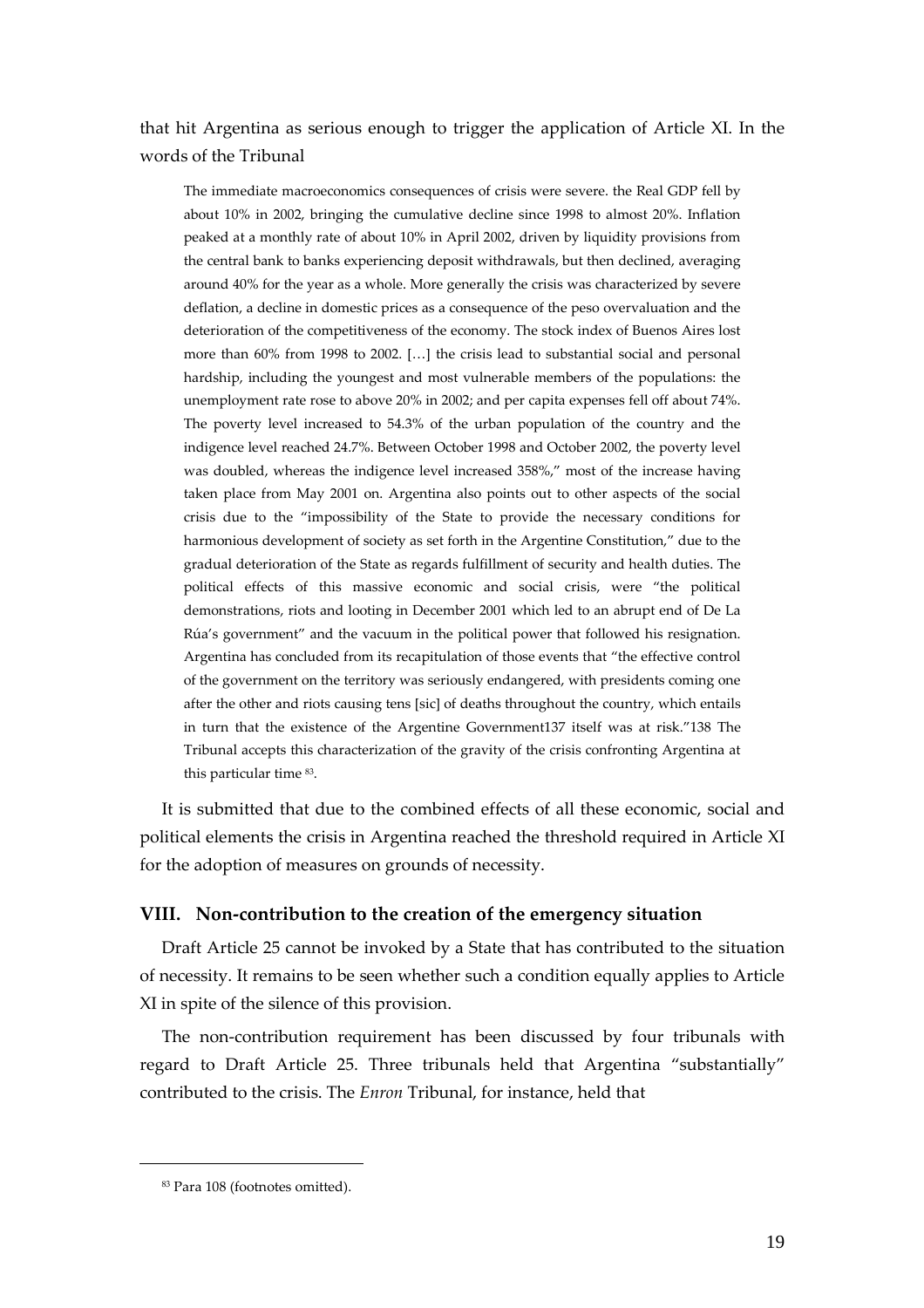there has been a substantial contribution of the State to the situation of necessity and that it cannot be claimed that the burden falls entirely on exogenous factors. This has not been the making of a particular administration as it is a problem that had been compounding its effects for a decade, but still the State must answer as a whole <sup>84</sup> .

This finding – alongside the qualification of the crisis described in the previous section – precluded the invocation by the Respondent of state of necessity. These tribunals however did not explain the qualification of the contribution as "substantial" nor provide any serious evidence on the responsibility of Argentina in the crisis.

Another tribunal reached the opposite conclusion. In this case too the Tribunal is rather laconic and limits itself to observe that

in the first place, Claimants have not proved that Argentina has contributed to cause the severe crisis faced by the country; secondly, the attitude adopted by the Argentine Government has shown a desire to slow down by all the means available the severity of the crisis <sup>85</sup> .

The position of the Tribunal in *Continental* is quite intriguing. The Tribunal seems first to hold that the non-contribution requirement applies to Draft Article 25 but not to Article XI 86. It nonetheless admitted that had Argentina "contributed to endangering" its essential security interests, the measures would have no longer be considered as necessary and therefore invocation of Article XI precluded. The Tribunal did not elaborate on the meaning of "contribution to endangering", nor indicate in what this would be different from contribution in the sense of Draft Article 25.

Then, the Tribunal discussed whether Argentina could be defaulted for not having more energetically pursued the policies recommended by the IMF  $^{87}$ . It answered in the negative and further clarified two important points. First, it resorted to a counter-factual approach and, relying on an IMF research paper, held that the crisis would not have been avoided even if Argentina had fully implemented the IMF recommendations. Second, it observed that Argentina made *reasonable efforts* to comply with its international obligations  $^{88}$ .

<sup>84</sup> *Enron*, para 312. Similarly, see *Sempra*, para 354, when the Tribunal held that "there has to some extent been a substantial contribution of the State to the situation giving rise to the state of necessity". See also *CMS*, para 329.

<sup>85</sup> *LG&E*, para 256. Here the Tribunal imposed the burden of proof on the Claimant whereas traditionally such a burden is for the subject invoking State of necessity, see D. Anzilotti, separate opinion, *Oscar Chinn Case*, 12 December 1934, PCIJ Series A/B No. 63, p. 107.

<sup>86</sup> Para 234.

<sup>87</sup> *Continental*, para 226.

<sup>88</sup> *Continental*, para 227.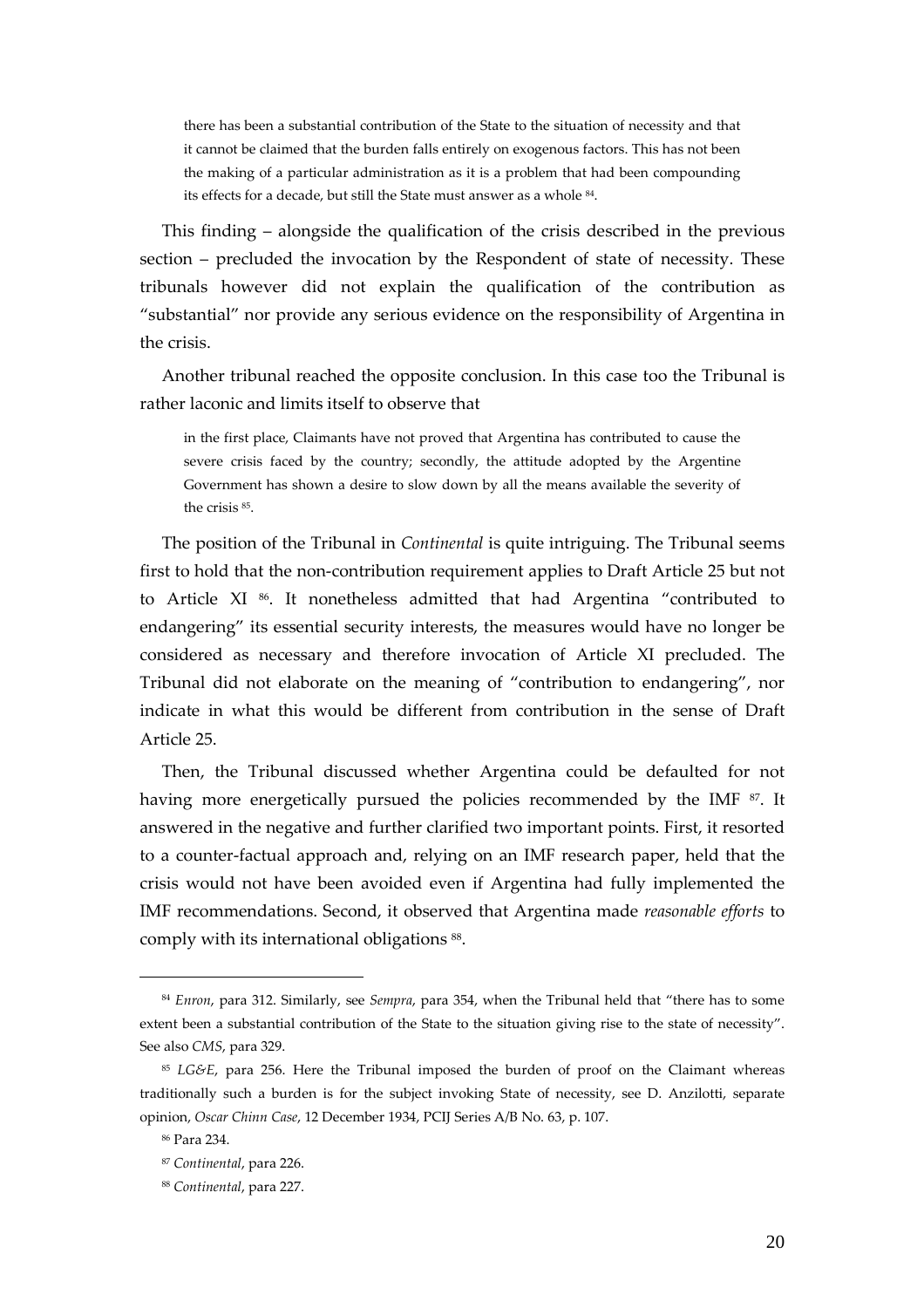Furthermore, while determining whether there were any reasonable alternatives available to Argentina, the Tribunal looked both at

i) alternatives to the Measures, not in breach of the BIT, that might have been available when the Measures challenged were taken (thus from November 2001 onwards) and that would have yielded equivalent results/relief; and

ii) whether Argentina could have adopted at some earlier time different policies, that would have avoided or prevented the situation that brought about the adoption of the measures challenged  $^{89}$  .

Only the first leg of the test is truly concerned with the question of the existence of alternatives. Whether alternative measures were available to the government must be determined with regard to the moment at which the measures concerned had been adopted. The test may be applied both globally with regard to these measures as whole and individually with regard to each of them. The second leg of the test, on the contrary, concerns the conduct of the host State in the period preceding the adoption of these measures. This test is global in character in the sense that it examines the conduct of Argentina with respect to the whole crisis. It aims at verifying whether the host State could have avoided or prevented the state of necessity.

It may be argued that all five Tribunals conditioned the applicability of Article XI to the satisfaction of the non-contribution requirement in spite of the silence of this provision. The *Continental* Tribunal apparently goes even further by holding that the host State is not only expected not to contribute to the crisis (negative obligation), but also to demonstrate due diligence by adopting the reasonable measures that could avoid or prevent it (positive obligation).

As far as the non-contribution requirement is concerned, this result is to be welcome since, as stressed in *Enron* and *Sempra*, the non-contribution requirement is "expression of a general principle of law devised to prevent a party taking legal advantage of its own fault" <sup>90</sup>. It is indeed logical to resort to a general principle of law recognized in virtually all legal systems in order to complete a provision as vague as Article XI and ensure its correct interpretation and application  $91$  .

The real challenge remains, first, to disentangle exogenous factors from conduct attributable to the government, and then, to assess whether and to what extent the

<sup>89</sup> Para 198.

<sup>90</sup> *Enron*, para 311; *Sempra*, para 353.

<sup>91</sup> In *LG&E*, para 256, the Tribunal held that "[t]he State must not have contributed to the production of the state of necessity. It seems logical that if the State has contributed to cause the emergency, it should be prevented from invoking the state of necessity. If there is fault by the State, the exception disappears, since in such case the causal relationship between the State's act and the damage caused is produced".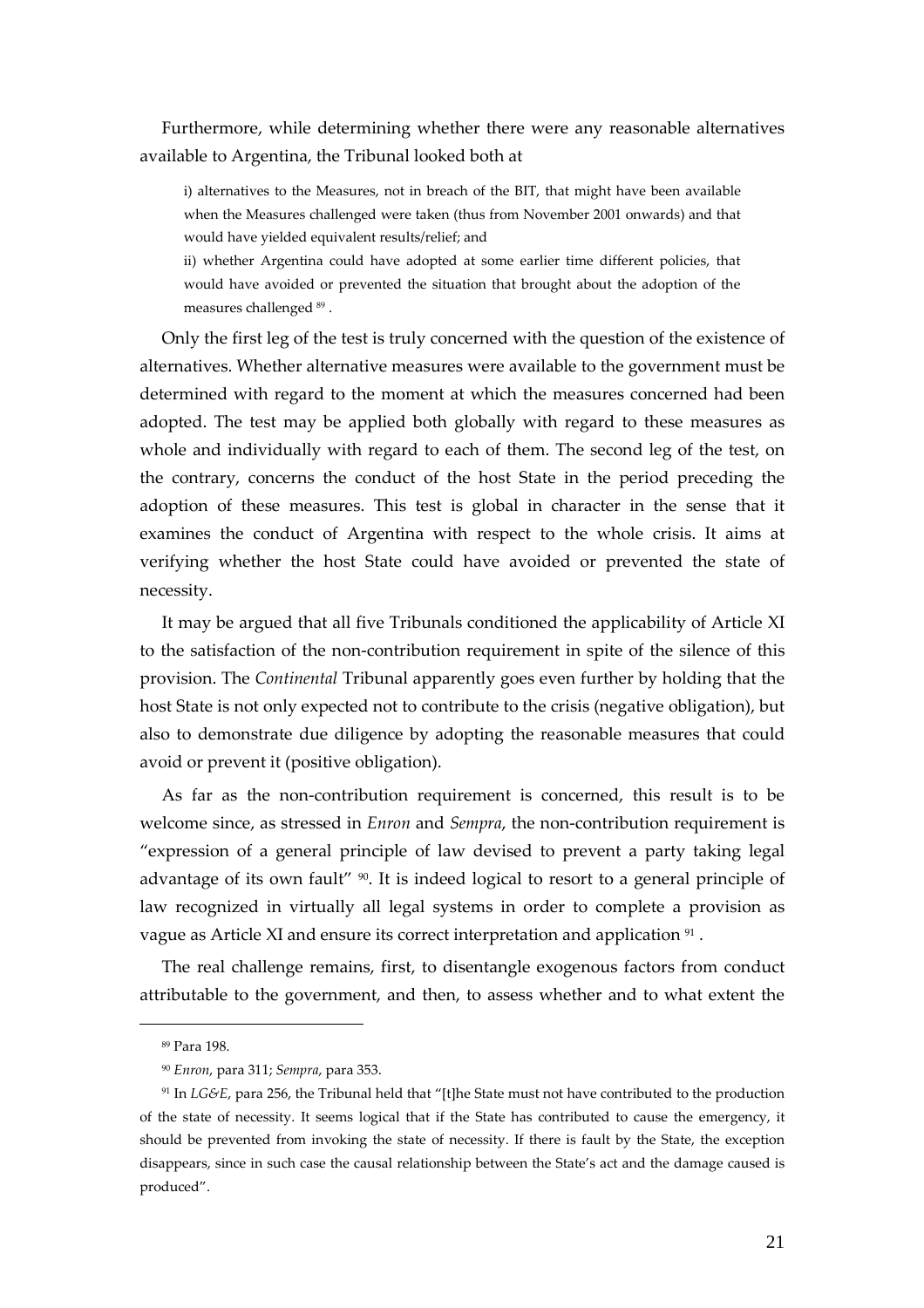government contributed to the crisis. A brutal repression of a peaceful demonstration that ignites serious social and political disturbances threatening the maintenance of public order and the breakdown of political institutions is a clear example of conduct that bars the invocation of Article XI.

Most of time, however, the State behaves more diligently and finding whether and to what extent it has contributed to the situation is much more problematic. Under the circumstances, the question may perhaps be more tractable if approached not in terms of positive contribution by the host State to the situation of crisis, but rather of incapacity or unwillingness to take the measures that could be reasonably be expected to be taken. As underlined in *Continental 92*, in crises like the one that hit Argentina, the readiness to follow the advice of the IMF and the attitude of the IMF itself may provide important indications for the assessment of the responsibilities of the host State <sup>93</sup>.

The five tribunals assessed differently the responsibilities of the Argentine government in the management of the crisis. Beyond these divergences, nonetheless, there seems to be agreement insofar as contribution to the crisis would prevent the host State from invoking necessity not only under customary international law, but also under Article XI BIT.

# **IX. Lack of alternatives consistent with or less disruptive of the BIT**

Under customary international law, a State cannot adopt measures on grounds of necessity unless they are the only means to safeguard its essential interests against a grave and imminent peril. Indeed, the lack of alternatives consistent with or less disruptive of the international obligations of the concerned State is the essence of necessity <sup>94</sup> .

Article XI BIT Argentina - United States, in turn, merely refers to measures necessary for the protection of its own essential security interests without providing any definition of "necessary".

The five tribunals reached different conclusion on the necessity of the measures adopted by Argentina. This is partly due to their different approach to the coordination of Draft Article 25 and Article XI.

<sup>92</sup> Para 223 ff.

<sup>93</sup> For a completely different reading of the IMF study, however, see *National Grid*, above n. 6, especially para 260. In this case, the Tribunal held that Argentina substantially contributed to the crisis and accordingly rejected the necessity plea under customary international law.

 $94$  Draft Article 25 (1) (a). According to D. Anzilotti, above n. 85, p. 114, 'the plea of necessity [...] by definition, implies the impossibility of proceeding by any other method than the one contrary to law'. See also R. Ago, , *Addendum to the 8th Report on State Responsibility*, 32 *YBILC* (1980-II) Part 1, p. 49.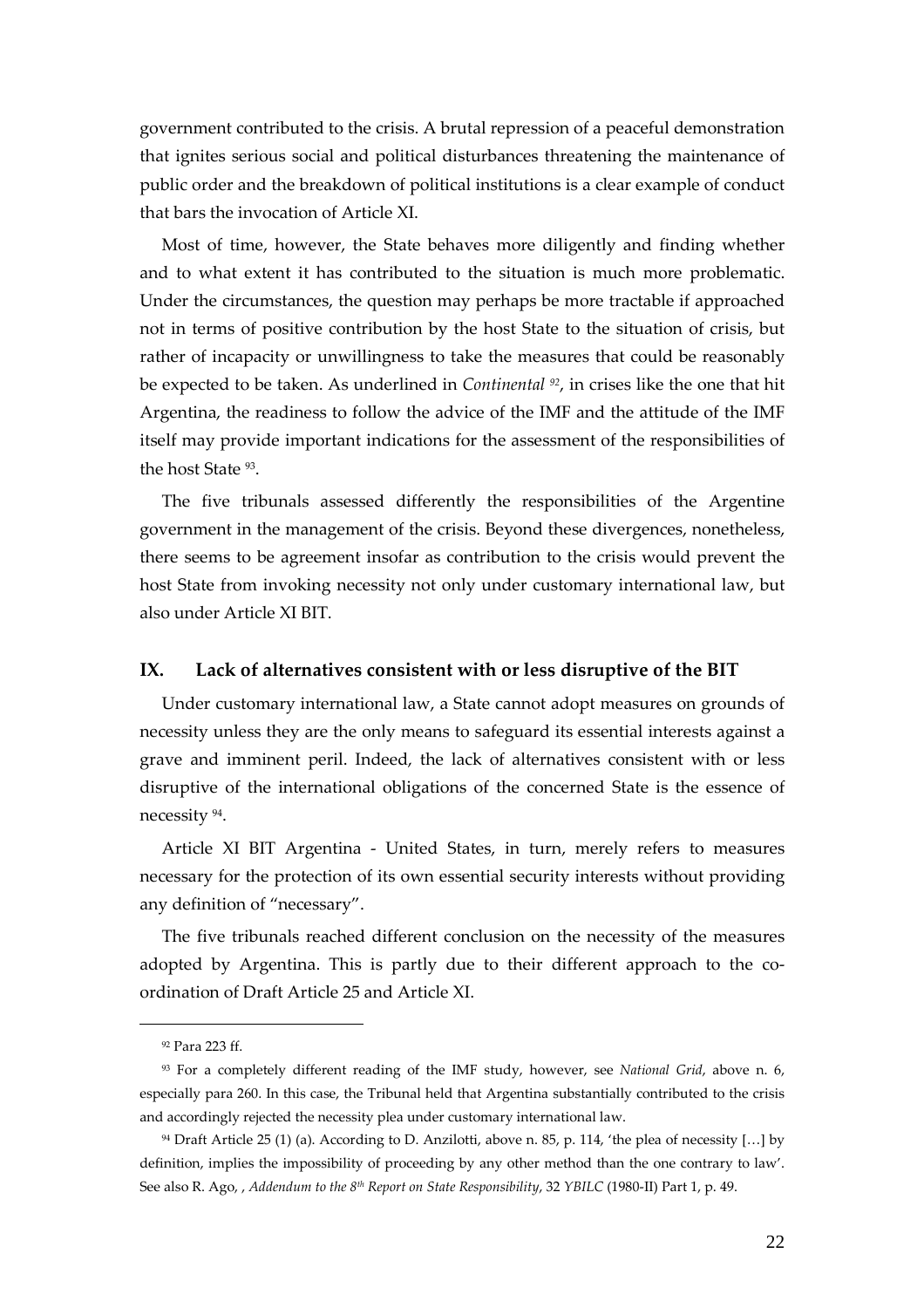Three of them discussed the issue from the standpoint of customary international law. They did not accept that the measures adopted by Argentina were the only way to tackle the crisis by merely indicating that the disagreement among experts on the issue demonstrates the existence of several alternatives <sup>95</sup>. All of them refrained from assessing these alternatives as this would have implied passing a judgment on the economic policies of a sovereign government. Such deference is misplaced as it is precisely the task of the tribunal to check whether the conditions required in order to invoke necessity are satisfied and lack of alternative is one of them. Far from protecting the sovereign, furthermore, it is ultimately harmful to the government itself as the non-satisfaction of the no-alternative requirement was one of the two reasons for the rejection of the necessity claim.

Another tribunal focused on Article XI and held that it

refers to situations in which a State has no choice but to act. A State may have several responses at its disposal to maintain public order or protect its essential security interests. In this sense, it is recognized that Argentina's suspension of the calculation of tariffs in U.S. dollars and the PPI adjustment of tariffs was a legitimate way of protecting its social and economic system <sup>96</sup> .

Here the Tribunal waters down the no-alternative requirement to apply a softer test based on the "legitimacy" of the measures adopted without specifying either the origin or the nature of such a test. The impression is that the Tribunal is refraining from engaging in an analysis of the alternative and leaning to a mere control of good faith on the part of the host State <sup>97</sup>.

The question of the existence of alternatives received a more detailed treatment in *Continental*. The Tribunal checked the existence of alternatives for the purpose of Article XI BIT against the standard developed in GATT and WTO case-law concerning Article XX GATT <sup>98</sup>. According to this standard, whether a measure is necessary for the purpose of Article XX must be determined through

a process of weighing and balancing a series of factors which prominently include the contribution made by the compliance measure to the enforcement of the law or regulation at issue, the importance of the common interests or values protected by that law or regulation, and the accompanying impact of the law or regulation on imports or exports 99 .

<sup>95</sup> *CMS*, para 323-4; *Enron*, para 308-9; *Sempra*, para 350-1.

<sup>96</sup> *LG&E*, para 239.

<sup>&</sup>lt;sup>97</sup> Interestingly, the same Tribunal minimized the difference between substantial review and good faith review, see above n. 59.

<sup>98</sup> Para 192.

<sup>99</sup> Appellate Body Report, *Korea – Measures Affecting Imports of Fresh, Chilled and Frozen Beef*, WT/DS161/AB/R, WT/DS169/AB/R, 10 January 2001, para 164. The *Continental* Tribunal preferred to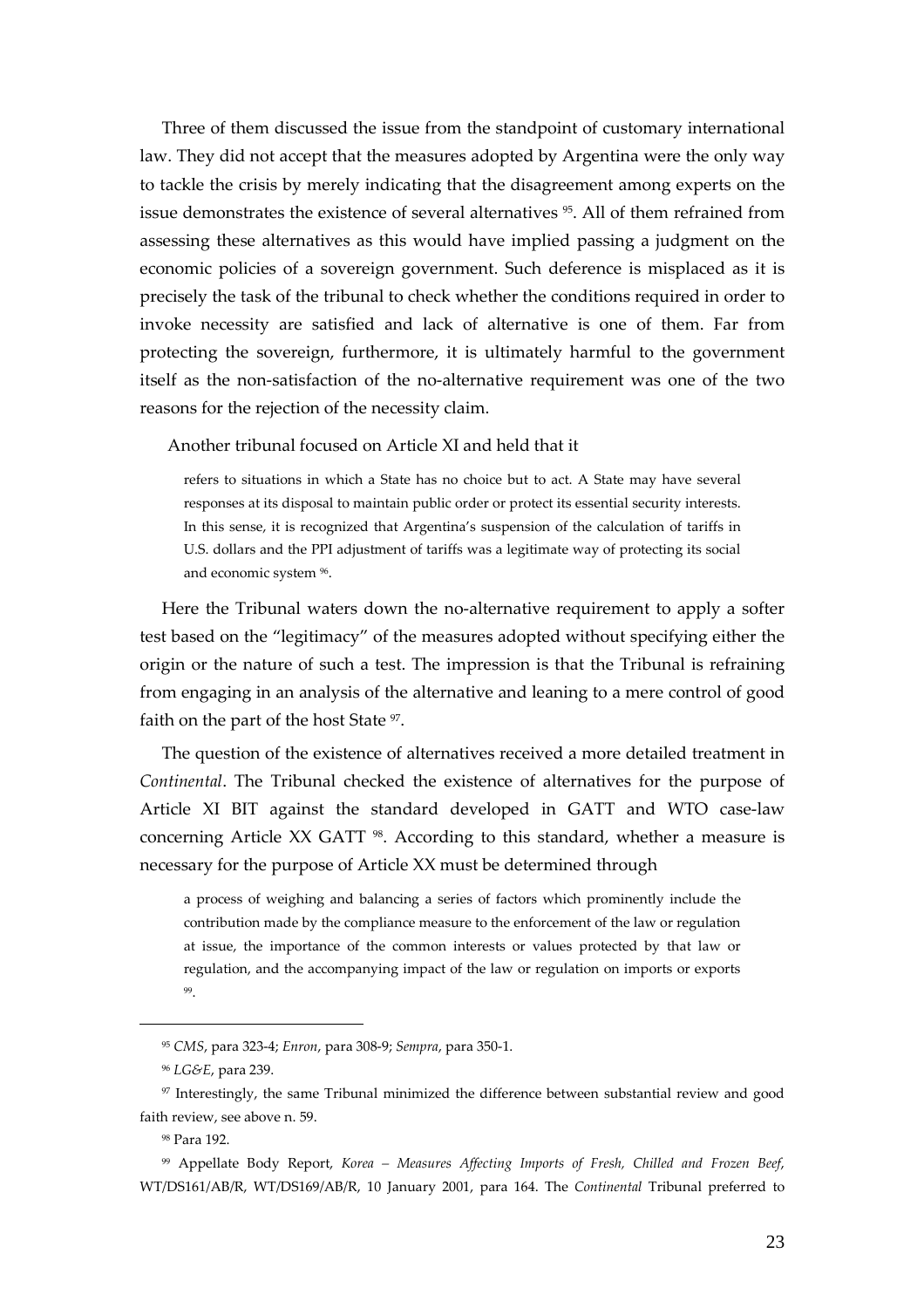As explained by the Appellate Body in *United States* – *Gambling*, however, the outcome of the "weighing and balancing" process needs to be completed by a comparison between the measures assessed and the potential alternative measures. In the words of the Appellate Body,

[a] comparison between the challenged measure and possible alternatives should then be undertaken, and the results of such comparison should be considered in the light of the importance of the interests at issue. It is on the basis of this "weighing and balancing" and comparison of measures, taking into account the interests or values at stake, that a panel determines whether a measure is "necessary" or, alternatively, whether another, WTO-consistent measure is "reasonably available"  $^{100}$ .

The *Continental* Tribunal first found in general terms that the whole package of measures adopted by Argentina was in part inevitable and in part indispensable to effectively tackle the crisis and that no reasonable alternatives were available  $101$ . It then identified four different categories of measures adopted by Argentina and considered whether there existed with respect to each of them any alternative consistent or less disruptive of the BIT. It held that the measures were inevitable, effective and adequate (bank freeze), simply inevitable (pesification of dollardenominated contracts and deposits); appropriate and reasonable (suspension of payment with the exception of LETE). In respect of the devaluation of the peso it discussed two concrete alternatives allegedly available to Argentina. Both alternatives were dismissed as being of proven ineffectiveness (voluntary debt exchange) or purely theoretical and impracticable (full dollarization).

 The application of the standard of necessity as developed in accordance with Article XX GATT to Article XI BIT deserves close scrutiny. It must be noted in the first place that GATT contains a provision on security exceptions. Article XXI GATT preserves the right of Members to take any action which they consider necessary for the protection of their essential security interests in time of war or "other emergency in international relations". Assuming that a severe economic crisis having serious repercussions beyond the borders of the concerned State may fall within definition of

quote the most recent Panel Report in *Brazil – Measures Affecting Imports of Retreated Tyres*, WT/DS332/AB/R, adopted 12 June 2007, para 7.104 although in this report, unlike the Appellate Body reports referred to, the panel took into account the *relative* importance of the interests and values protected. See also the Appellate Body report, in *European Communities – Measures Affecting Asbestos and Asbestos-Containing Products*, WT/DS135/AB/R, 5 April 2001, para 172; *United States – Measures Affecting the Cross-Border Supply of Gambling and Betting Services*, WT/DS285/AB/R, 20 April 2005, paras 305-307; *Dominican Republic – Measures Affecting the Importation and Internal Sale of Cigarettes*, WT/DS302/AB/R, 19 May 2005, para 70.

<sup>100</sup> *United States –Gambling*, above n. 99, para 307.

<sup>101</sup> *Continental*, paras 197 ff.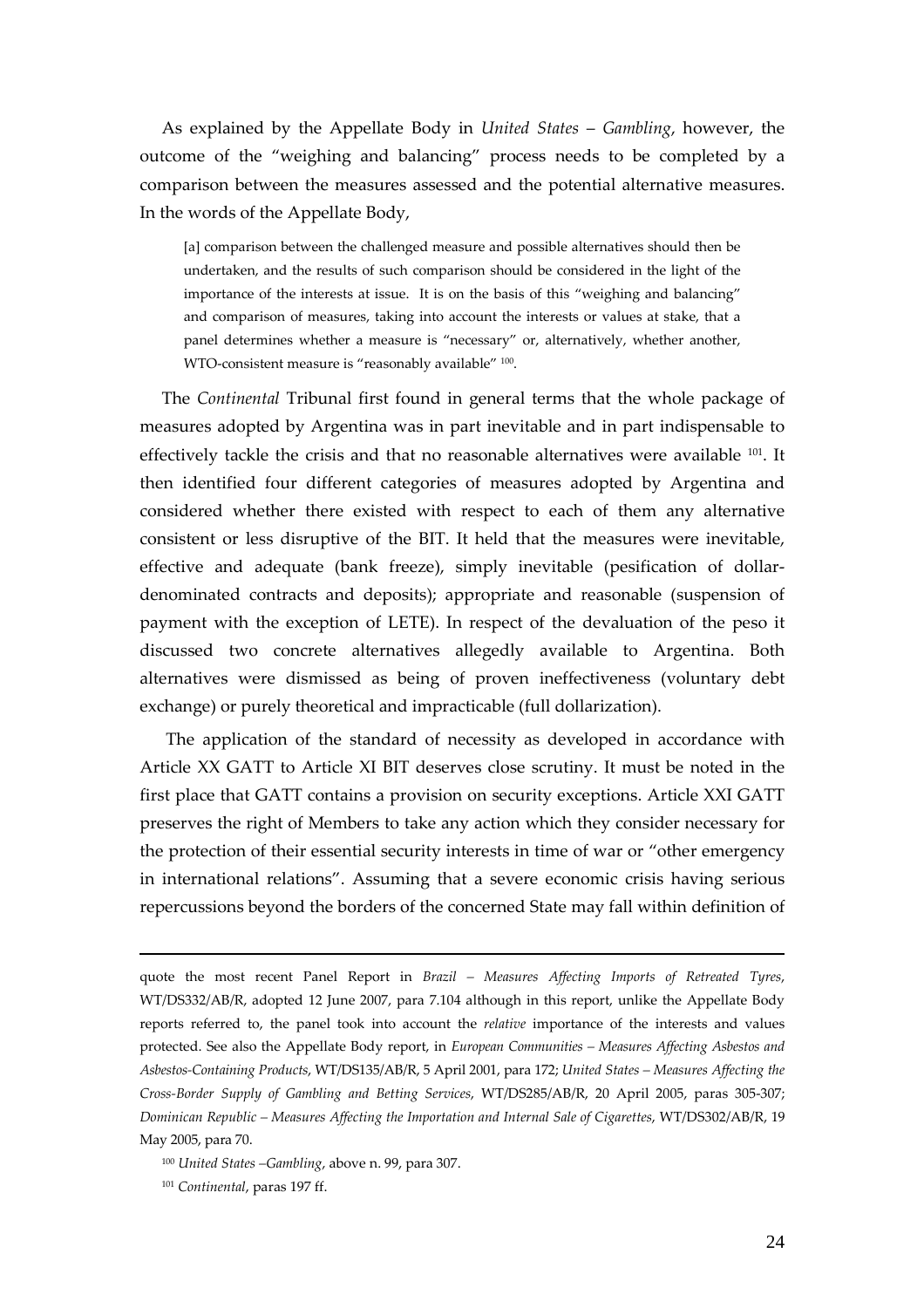"emergency in international relations", then Article XXI GATT is substantially comparable to Article XI BIT. This may militate against resorting to Article XX GATT for the purpose of interpreting and applying Article XI BIT.

In spite of some textual analogies, moreover, the general exceptions foreseen in Article XX GATT seem to respond to a different logic compared with Article XXI GATT or Article XI BIT. Under Article XX GATT a balance must be struck between the right of a Member to invoke Article XX GATT and the rights of other Members under the various substantive provisions of the treaty 102. According to the Appellate Body,

The task of interpreting and applying the chapeau is, hence, essentially the delicate one of locating and marking out a line of equilibrium between the right of a Member to invoke an exception under Article XX and the rights of the other Members under varying substantive provisions (e.g., Article XI) of the GATT 1994, so that neither of the competing rights will cancel out the other and thereby distort and nullify or impair the balance of rights and obligations constructed by the Members themselves in that Agreement. The location of the line of equilibrium, as expressed in the chapeau, is not fixed and unchanging; the line moves as the kind and the shape of the measures at stake vary and as the facts making up specific cases differ <sup>103</sup> .

The reservations made above notwithstanding, Article XX GATT may provide some useful indications for the purpose of interpreting and applying Article XI BIT. Yet, it is a common feature of most international tribunals to borrow legal reasoning from each other, even if they are mandated to settle disputes in different areas or between different subjects. The cross-contamination of international decisions may contribute to the preservation of the coherence and unity of international law  $104$ . Such an approach is further justified if it is accepted that Article XI BIT derives from the parallel clause contained in Friendship, Commerce and Navigation treaties concluded by the United States, which in turn was inspired by Article XX GATT <sup>105</sup> .

It is submitted that the two-tier exam developed in GATT/WTO case law 106 is not only to a large extent consistent with the rules governing necessity in customary international law, but also suitable for the purpose of establishing whether the measures adopted under Article XI BIT Argentina – United States were "necessary".

<sup>&</sup>lt;sup>102</sup> J. Alvarez above n. 4, p. 55, observes that "Article XX of the GATT is grounded in a balancing test that is absent from the text *U.S.-Argentina BIT*'s Article XI. Article XI suggests an on/off switch; either a measure is "necessary" for the stipulated reasons or it is not. Nothing in it suggests the balancing test implied in the preamble of the GATT's Article XX".

<sup>103</sup> Appellate Body Report, *United States – Import Prohibition of Certain Shrimp and Shrimp Products*, WT/DS58/AB/R, 6 November 1998, para 159.

<sup>104</sup> See R. Higgins, 'A Babel of Judicial Voices? Ruminations from the Bench', 55 *ICLQ* (2006) 791.

<sup>105</sup> In this sense, see *Continental*, para 192.

<sup>106</sup> Above text n. 99 and n. 100.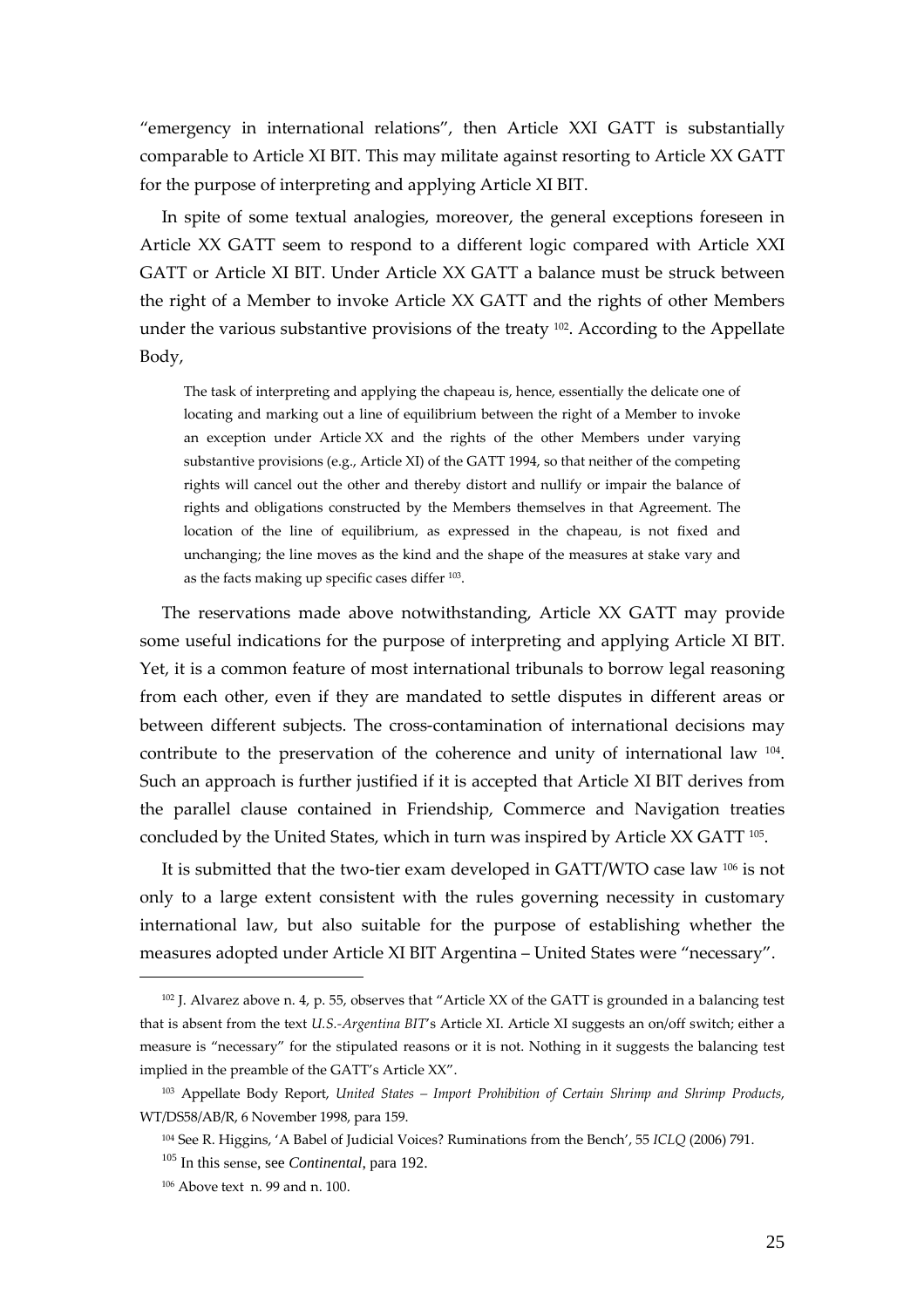The first part of the exam is conducted in absolute terms, primarily on the basis of (a) the contribution of the measures to the realization of the ends for which they are engaged and (b) the impact of the legally protected interests of the foreign investor.

The contribution of the measures to the realization of the ends for which they are engaged, introduces in the notion of effectiveness. Being adopted under exceptional circumstances and amounting to a departure from normalcy, measures adopted on grounds of necessity are permitted only when they are expected to defuse the threat of economic or social collapse. From this perspective, the tribunal has to position itself at the moment of the adoption of these measures and to assess – on the basis of the evidence available at that time – their effectiveness in terms of the effects that they were reasonably expected to produce <sup>107</sup>.

The impact of the measures adopted on grounds of necessity on the legally protected interests of the foreign investor introduces the notion of proportionality. Given the importance of the interests of the host State at stake, the measures adopted on grounds of necessity *as a whole* may hardly be disproportionate. The measures individually taken, however, are permitted on grounds of necessity only if they are proportionate to the specific objective they are intended to achieve.

 The second part of the exam is conducted in comparative terms. The tribunal identifies any potential alternative measure  $-$  if any  $-$  and compare it with the one adopted by the host State, both in respect of their effectiveness and impact on the legally protected interests of the investor. If the potentially alternative measure is less disruptive of the legal commitments owed to foreign investors but still equally effective, necessity cannot be invoked. This is probably the hardest condition to assess for an investment tribunal but one that must be verified nonetheless.

<sup>107</sup> In *Thailand-Restrictions on Importation of and Internal Taxes on Cigarettes*, WT/DS10/R, 5 October 1990, para 75, the Panel held that import restrictions may be adopted under Article XX GATT (b) "only if there were no alternative measure consistent with the General Agreement, or less inconsistent with it, which [the concerned State] could reasonably be expected to employ to achieve its health policy objectives".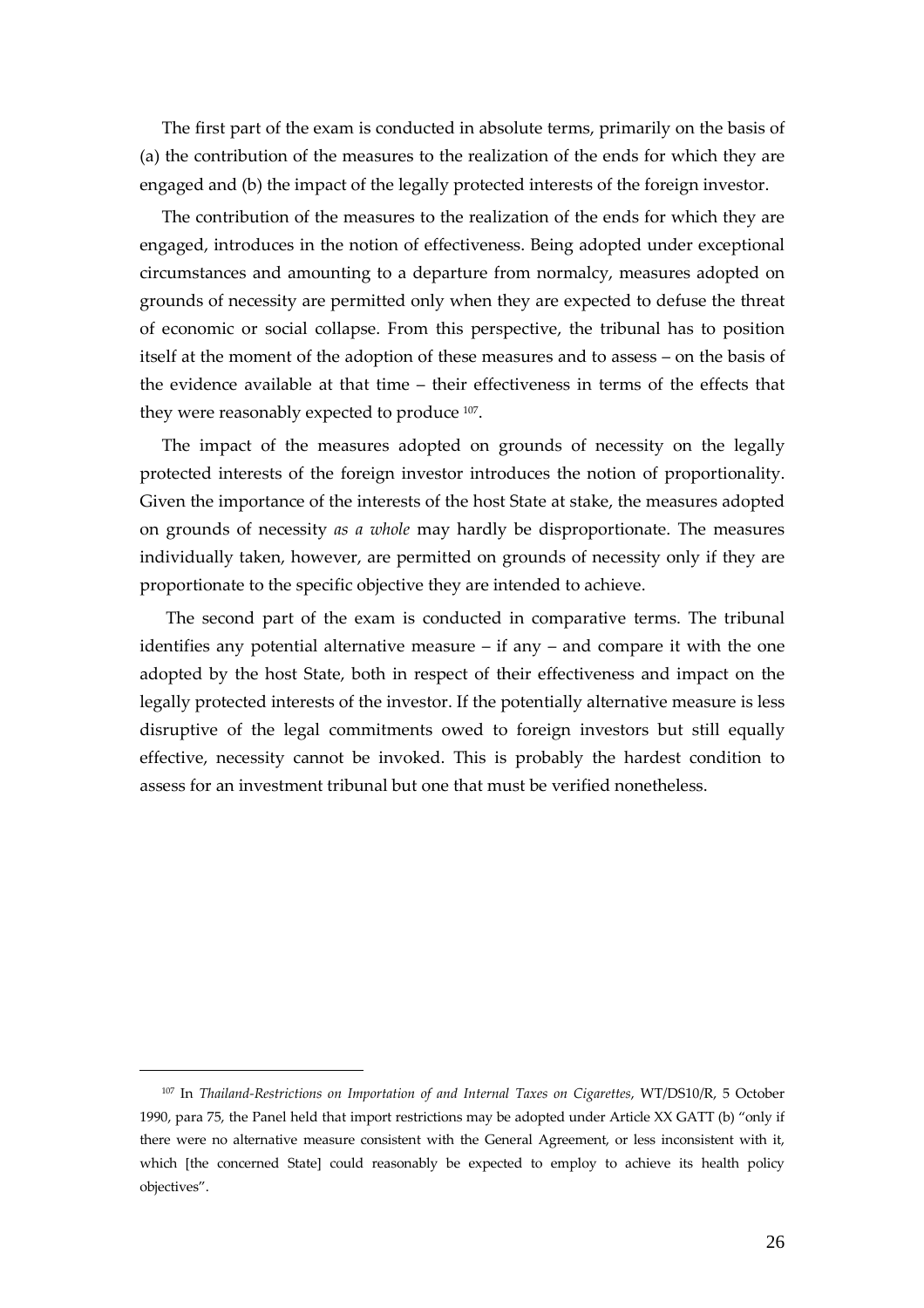#### **X. Conclusions**

The five decisions by ICSID tribunals on the Argentine necessity pleas present several analogies and differences. The most important difference concerns the coordination between Article XI and customary international law as expressed in Draft Article 25 of the Draft Articles on State Responsibility. The priority given to Article XI as *lex specialis* by the *LG&E* and *Continental* Tribunals – in line with the position of the *ad hoc* Committee in *CMS* – is clearly to be preferred. The *Continental* award must further be appreciated insofar as it addressed the necessity plea before determining any *prima facie* violations of the treaty.

The five tribunals unanimously and convincingly held that Article XI is not a selfjudging provision. In spite of certain differences as to the relationship between Article XI and Draft Article 25, they also agreed in good substance on the conditions that need to be satisfied in order to invoke Article XI, namely (a) the existence of a crisis serious enough to threaten the economic collapse of the host State; (b) the noncontribution by the host State to the crisis; and (c) the lack of any valid alternative.

These conditions correspond to those existing under customary international law. The major contribution of the *Enron* and *Sempra* awards regards their findings on the interaction between Article XI, customary international law and the general principles of law. From this perspective, customary international law and the general principle of law which prevents a party taking legal advantage of its own fault play an important role in defining the content of Article XI and filling its gaps.

Despite this largely common understanding of the conditions for the adoption of measures on grounds of necessity, the five arbitrations reached remarkably inconsistent conclusions. The risk of inconsistent decisions is inherent in the nature of investment arbitration and cannot but affects the coherence and predictability of the legal protection of foreign investment. However, it is submitted that in the cases under discussion the inconsistent outcomes are essentially due to different assessment of facts rather than disagreement on legal matters.

The most striking feature of all these cases remains the difficulties faced by tribunals in assessing whether these conditions were satisfied. With regard to the specific conditions, it is argued in the first place that the Argentine crisis reached the threshold of gravity which may trigger the adoption of measures on ground of necessity as held in *LG&E* and *Continental*.

The *LG&E* and *Continental* Tribunals seem to be correct also in finding that Argentina did not contribute to the crisis or at least cannot be faulted as it made reasonable efforts to tackle it.